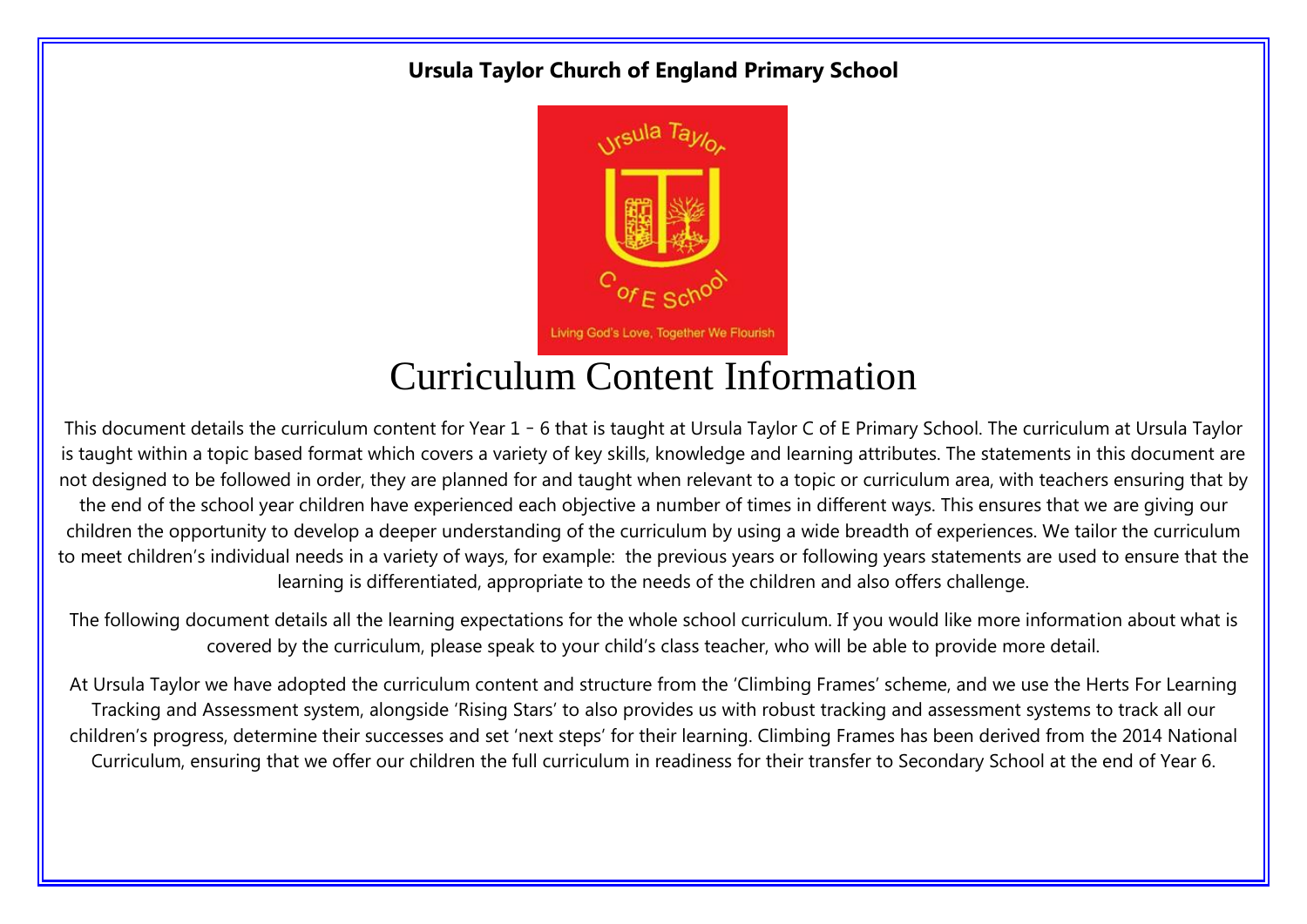

### English – Key Stage 1 (Years 1 and 2)

|                   |                                 | Year 1                                                                                                                                                                                                                                                                                                                                                                                                        | Year <sub>2</sub>                                                                                                                                                                                                                                                                                                                                                                                                           |
|-------------------|---------------------------------|---------------------------------------------------------------------------------------------------------------------------------------------------------------------------------------------------------------------------------------------------------------------------------------------------------------------------------------------------------------------------------------------------------------|-----------------------------------------------------------------------------------------------------------------------------------------------------------------------------------------------------------------------------------------------------------------------------------------------------------------------------------------------------------------------------------------------------------------------------|
| Spoken<br>English | Participation<br>Presentation   | Can listen, respond and ask questions for<br>$\circ$<br>help or interest<br>Play in role<br>$\circ$<br>Takes turns<br>$\circ$<br>Speaks clearly<br>$\circ$<br>Tells others about first-hand experience or<br>$\circ$                                                                                                                                                                                          | Asks relevant questions<br>$\circ$<br>Can maintain attention<br>$\cap$<br>Contributes several sentences<br>$\cap$<br>Speaks audibly<br>$\circ$<br>Can act out a short scenario<br>$\cap$                                                                                                                                                                                                                                    |
| Reading           | <b>Word Reading</b>             | knowledge<br>Can read regular words with confidence,<br>$\circ$<br>including CVC, CCVC, CVCC and two-<br>syllable words<br>Recognise the most common irregular<br>$\circ$<br>words<br>Can read aloud words with common verb<br>$\Omega$<br>and adjectivial endings so that their sense is<br>clear (e.g. $-es$ , $-ing$ , $-ish$ )<br>Reads aloud simple texts with some fluency<br>$\circ$<br>and expression | Can explain a simple idea or process<br>$\circ$<br>Decodes with ease<br>$\circ$<br>Demonstrates easy confidence with<br>$\circ$<br>alternative phonemes and graphemes e.g.<br>ai, a-e, ay and common homophones<br>Reads aloud with fluency and expression<br>$\circ$<br>that makes sense of the text<br>Recognises suffixes that create verbs,<br>$\circ$<br>nouns, adjectives and adverbs                                 |
|                   | Comprehension                   | Is familiar with a range of literature<br>$\circ$<br>including fairy stories and poems<br>Joins in predictable phrases and can recite<br>$\circ$<br>some poetry by heart<br>Can predict and make inferences about a<br>$\circ$<br>text<br>Checks that their reading makes sense and<br>$\circ$<br>can explain what has happened in the story<br>Identifies significant events and characters<br>$\circ$       | Has read independently some quality<br>$\circ$<br>modern fiction<br>Has learnt by heart some traditional poems<br>$\circ$<br>Can describe the sequence of events in a<br>$\circ$<br>text, explaining cause, effect and<br>motivation<br>Can ask and answer important questions<br>$\circ$<br>about the people, events and meaning of a<br>text<br>Recognises non-fiction and how it is<br>$\circ$<br>different from fiction |
| Writing           | <b>Spelling and Handwriting</b> | Knows the alphabet names and sequence<br>$\circ$<br>thoroughly                                                                                                                                                                                                                                                                                                                                                | Knows alternative graphemes for the same<br>$\circ$<br>sound<br>Can add suffixes to words ending in Y<br>$\circ$                                                                                                                                                                                                                                                                                                            |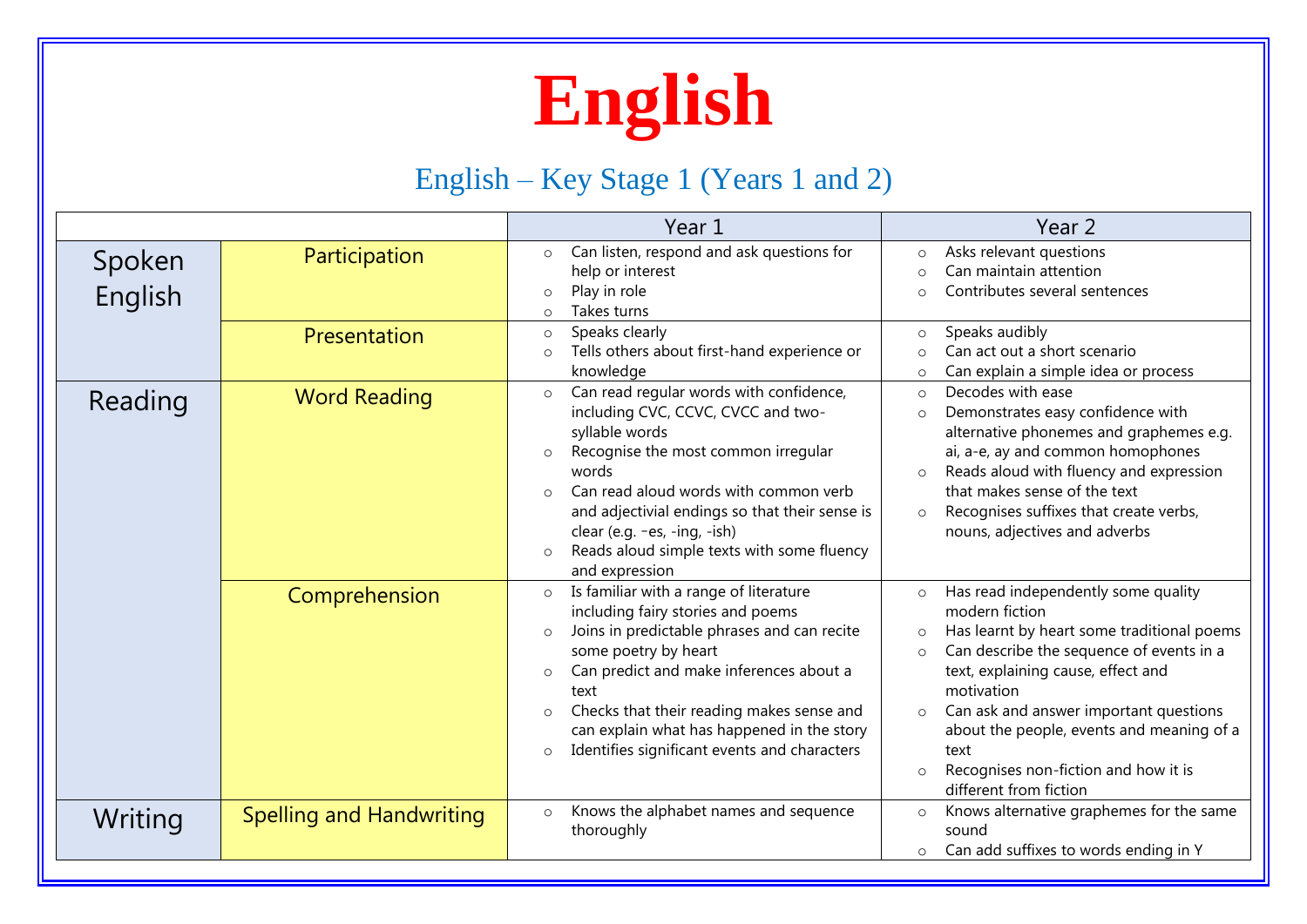| Composition<br>Vocabulary, grammar and<br>punctuation | Can spell regular CVC, CCVC and CVCC<br>words<br>Can spell words using the most common<br>$\circ$<br>irregular words (listed in Year 1 curriculum)<br>Distinguishes between -s and -es plurals<br>$\circ$<br>Can use simple suffixes that do not change<br>$\circ$<br>the base word e.g. -er and -est<br>Writes in neat lower case letters and<br>numerals, starting and finishing in the right<br>place for joins<br>Rehearses sentences before writing and<br>$\circ$<br>reads back afterwards to self-correct<br>Can compose a narrative sequence of<br>$\circ$<br>sentences<br>Can identify ways to improve one's own<br>$\circ$<br>writing<br>Reads aloud own work clearly for others<br>$\circ$<br>Writes in complete simple sentences<br>$\circ$<br>Can join clauses to make longer sentences<br>$\circ$<br>Can use full stops, exclamation marks and<br>$\circ$<br>question marks correctly<br>Can use capital letters for I, names and to<br>$\circ$<br>start sentences | Can add suffixes to words beginning with a<br>$\circ$<br>vowel<br>Can add suffixes beginning with a<br>$\circ$<br>consonant e.g. -ness<br>Chooses the correct ending for common<br>$\circ$<br>words ending in an L sound e.g. -le, -el, -al<br>Can spell the homophones and exceptions<br>$\circ$<br>listed in the Year 2 curriculum<br>Can use the apostrophe to contract and<br>$\circ$<br>show singular possession<br>Writes in letters of consistent size and<br>makes simple, clean joins<br>Can write appropriately for different<br>$\circ$<br>purposes such as narration, recount and<br>poetry<br>Can gather ideas and marshal them into<br>sequences ready for writing<br>Improves writing by rereading for sense<br>$\circ$<br>and proofreading for accuracy<br>Can identify nouns, verbs, adverbs and<br>$\circ$<br>adjectives<br>Can use co-ordinated and subordinated<br>$\Omega$<br>clauses<br>Can write linger noun phrases with words<br>$\circ$<br>and sometimes after the noun<br>Can distinguish between statements,<br>$\circ$<br>questions, exclamations and commands<br>Can use present and past tenses<br>$\circ$<br>consistently<br>Can use commas to separate items in a list |
|-------------------------------------------------------|----------------------------------------------------------------------------------------------------------------------------------------------------------------------------------------------------------------------------------------------------------------------------------------------------------------------------------------------------------------------------------------------------------------------------------------------------------------------------------------------------------------------------------------------------------------------------------------------------------------------------------------------------------------------------------------------------------------------------------------------------------------------------------------------------------------------------------------------------------------------------------------------------------------------------------------------------------------------------------|---------------------------------------------------------------------------------------------------------------------------------------------------------------------------------------------------------------------------------------------------------------------------------------------------------------------------------------------------------------------------------------------------------------------------------------------------------------------------------------------------------------------------------------------------------------------------------------------------------------------------------------------------------------------------------------------------------------------------------------------------------------------------------------------------------------------------------------------------------------------------------------------------------------------------------------------------------------------------------------------------------------------------------------------------------------------------------------------------------------------------------------------------------------------------------------------------------|
|                                                       | English – Lower Key Stage 2 (Years 3 and 4)                                                                                                                                                                                                                                                                                                                                                                                                                                                                                                                                                                                                                                                                                                                                                                                                                                                                                                                                      |                                                                                                                                                                                                                                                                                                                                                                                                                                                                                                                                                                                                                                                                                                                                                                                                                                                                                                                                                                                                                                                                                                                                                                                                         |

|                   |               | Year 3                                                                                                           | Year 4                                                                                                                                                        |
|-------------------|---------------|------------------------------------------------------------------------------------------------------------------|---------------------------------------------------------------------------------------------------------------------------------------------------------------|
| Spoken<br>English | Participation | Joins in discussions, extending ideas<br>Can focus on the main points<br>Expresses opinions clearly and politely | o Can work collaboratively in discussion<br>Can maintain an exchange of ideas or<br>opinions<br>o Can adapt tone and formality to suit<br>different audiences |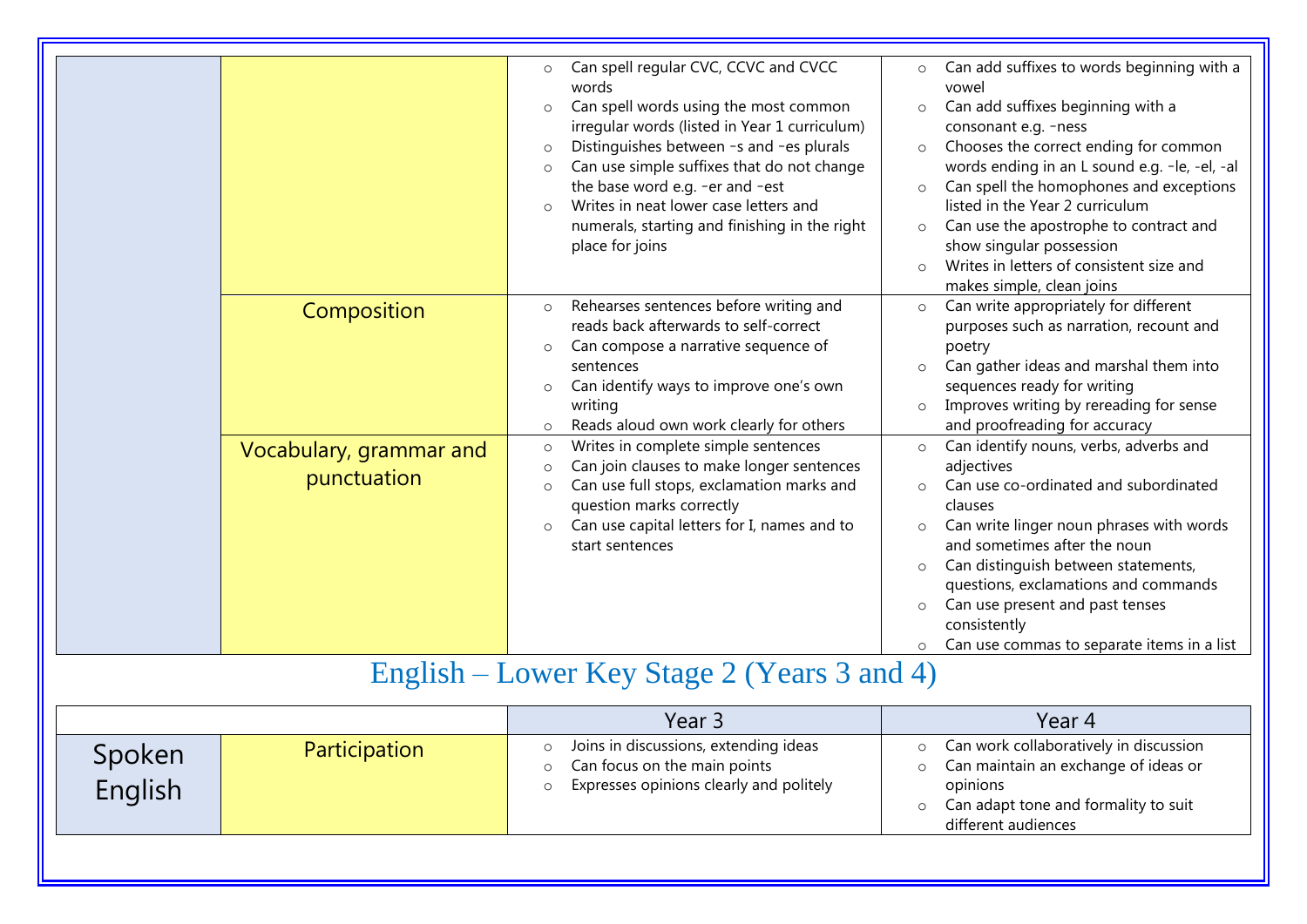|         | Presentation                    | Speaks aloud with expression using an<br>$\circ$<br>appropriate tone<br>Can retell a story expressively and with<br>$\circ$<br>awareness of audience reaction                                                                                                                                                                                                                                                                                        | Can project voice and expression for class-<br>$\circ$<br>sized audiences<br>Can work with others to devise a short<br>$\circ$<br>improvised drama or presentation                                                                                                                                                                                                                                                                                                                                                                                                                      |
|---------|---------------------------------|------------------------------------------------------------------------------------------------------------------------------------------------------------------------------------------------------------------------------------------------------------------------------------------------------------------------------------------------------------------------------------------------------------------------------------------------------|-----------------------------------------------------------------------------------------------------------------------------------------------------------------------------------------------------------------------------------------------------------------------------------------------------------------------------------------------------------------------------------------------------------------------------------------------------------------------------------------------------------------------------------------------------------------------------------------|
| Reading | <b>Word Reading</b>             | Knows the meaning of common roots,<br>$\circ$<br>prefixes and suffixes<br>Can work out the meaning of unknown<br>$\circ$<br>words from their roots, prefixes and suffixes<br>Recognises word families united by<br>$\circ$<br>common roots<br>Understands the effects of vowels in words,<br>$\circ$<br>including when to use a or an                                                                                                                | Recognises words that are exceptions to<br>$\circ$<br>familiar rules and patterns<br>Understands the difference between words<br>ending in S, plurals and possessives<br>Recognises the standard form of common<br>$\circ$<br>verbs (especially be, go, do, have, get)                                                                                                                                                                                                                                                                                                                  |
|         | Comprehension                   | Makes effective use of dictionaries,<br>$\circ$<br>encyclopaedias and other reference texts<br>Can retell stories and recite poems with<br>$\circ$<br>good understanding and expression<br>Recognises the main idea, theme or moral<br>$\circ$<br>of a story or extract<br>Can back up views with examples from the<br>$\circ$<br>text                                                                                                               | Can generalise about the features of<br>$\circ$<br>different genres and give some examples<br>Can describe characters personalities and<br>$\circ$<br>why they act as they do, referring to the<br>text<br>Can identify familiar literary techniques<br>$\circ$<br>used by writers to make an effect<br>Can retrieve and record information from<br>$\circ$<br>non-fiction                                                                                                                                                                                                              |
| Writing | <b>Spelling and Handwriting</b> | Can check spellings in a dictionary using<br>$\circ$<br>alphabetical order<br>Can spell at least half of the spellings in the<br>$\circ$<br>Year 3 and 4 list<br>Can add -ly correctly<br>$\circ$<br>Can apply the common antonyms and root<br>$\circ$<br>prefixes listed in the Year 3 and 4<br>curriculum<br>Can use the possessive plural correctly<br>Has a clear, tidy handwriting style without<br>$\circ$<br>overlaps, cramping or unevenness | Can spell all the words on the Year 3 and 4<br>$\circ$<br>list<br>Can spell common words using Y as a mid<br>$\circ$<br>-vowel<br>Can add suffixes to polysyllabic words<br>$\circ$<br>Can add -ous correctly<br>Can spell correctly words ending in -tion, -<br>$\circ$<br>sion, -ssion, -cian etc.<br>Knows common letters strings borrowed<br>$\circ$<br>from other languages e.g. -que in French,<br>ph - in Greek<br>Distinguishes between the homophones<br>$\circ$<br>listed in the Year 3 and 4 curriculum<br>Uses joining strokes in an elegant and<br>$\circ$<br>fluent style |
|         | Composition                     | Can work out the structure and conventions<br>$\circ$<br>of a type of writing and use them in their<br>own writing                                                                                                                                                                                                                                                                                                                                   | Can adapt grammar, vocabulary,<br>$\circ$<br>expression and structure to suit the type of<br>writing                                                                                                                                                                                                                                                                                                                                                                                                                                                                                    |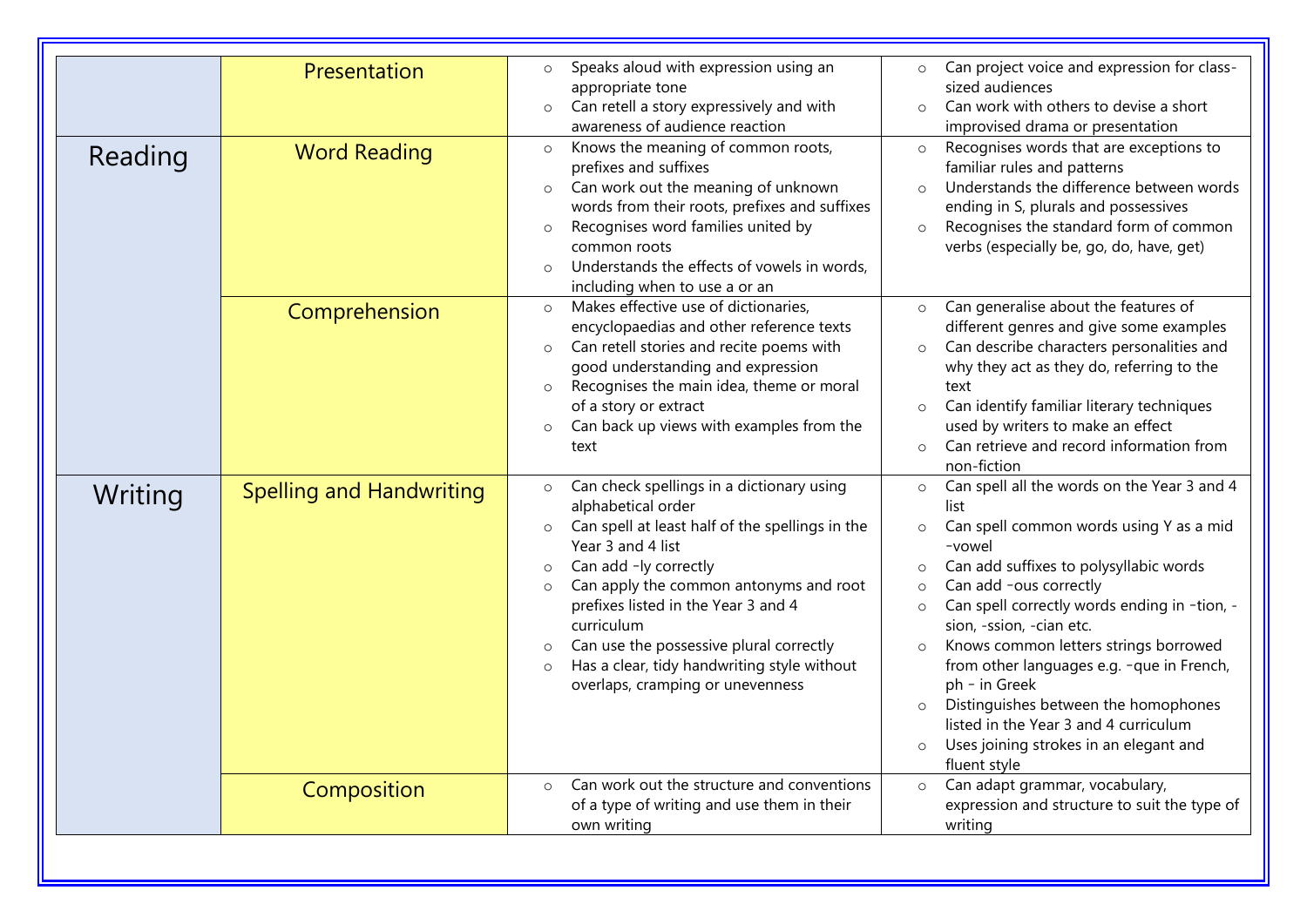|                                        | Can use longer and more adventurous<br>$\circ$<br>sentences and vocabulary<br>Can organise ideas into paragraphs and use<br>$\circ$<br>headings to clarify structure<br>Can create distinctive character, plot and<br>$\circ$<br>setting in stories<br>Can identify strengths and weaknesses in<br>writing and suggest improvements             | Expresses time and place by using<br>$\circ$<br>conjunctions, adverbials and prepositions<br>Can use subordinate clauses at the<br>$\Omega$<br>beginning or middle of a sentence<br>Can open paragraphs with effective key<br>$\circ$<br>sentences to signpost meaning<br>Can evoke character and setting using<br>$\circ$<br>detail, vocabulary and expression<br>Can improve the structure and<br>$\circ$<br>sophistication of sentences during drafting                                                                                    |
|----------------------------------------|-------------------------------------------------------------------------------------------------------------------------------------------------------------------------------------------------------------------------------------------------------------------------------------------------------------------------------------------------|-----------------------------------------------------------------------------------------------------------------------------------------------------------------------------------------------------------------------------------------------------------------------------------------------------------------------------------------------------------------------------------------------------------------------------------------------------------------------------------------------------------------------------------------------|
| Vocabulary, grammar and<br>punctuation | Can express conjunctions and prepositions<br>$\circ$<br>Expresses time, place and cause using<br>$\circ$<br>conjunctions, prepositions and adverbs<br>Writes useful key sentences for paragraphs<br>$\circ$<br>Can use the present perfect tense e.g. he<br>$\circ$<br>has gone out<br>Uses inverted commas to show spoken<br>words in dialogue | Can identify pronouns<br>$\circ$<br>Can use the Standard English verbs<br>$\circ$<br>(especially be, go, do, have, get)<br>Can use fronted adverbials, including the<br>$\circ$<br>correct use of the comma<br>Can write noun phrases containing<br>$\circ$<br>modifying words before or after the noun<br>Sequences paragraphs in a logical and<br>$\circ$<br>helpful order<br>Uses pronouns to avoid repetition without<br>$\circ$<br>using the sense of the nouns to which they<br>refer<br>Uses commas correctly in speech<br>punctuation |

### English – Upper Key Stage 2 (Years 5 and 6)

|                   |                     | Year 5                                                                                                                                                                                        | Year 6                                                                                                                                       |
|-------------------|---------------------|-----------------------------------------------------------------------------------------------------------------------------------------------------------------------------------------------|----------------------------------------------------------------------------------------------------------------------------------------------|
| Spoken<br>English | Participation       | Can develop, explore and speculate about<br>$\circ$<br>ideas<br>Can justify opinions with evidence<br>$\circ$<br>Can adopt a formal role in discussion e.g.<br>$\circ$<br>chair, spokesperson | Can initiate and lead discussions<br>$\cap$<br>Can respond to counter-arguments<br>$\circ$<br>Can help to progress or manage<br>discussions  |
|                   | <b>Presentation</b> | Can project voice for larger audience<br>$\circ$<br>Can use Standard English as necessary<br>$\circ$<br>Can rehearse and perform a play<br>$\circ$<br>competently for an audience             | Can use Standard English confidently<br>Can prepare and present a particular<br>$\circ$<br>speaking task competently for a large<br>audience |
| Reading           | <b>Word Reading</b> | Shows awareness of words that are rare or<br>$\Omega$<br>unusual in their construction or<br>pronunciation                                                                                    | Recognises when vocabulary is chosen for<br>$\circ$<br>its formality                                                                         |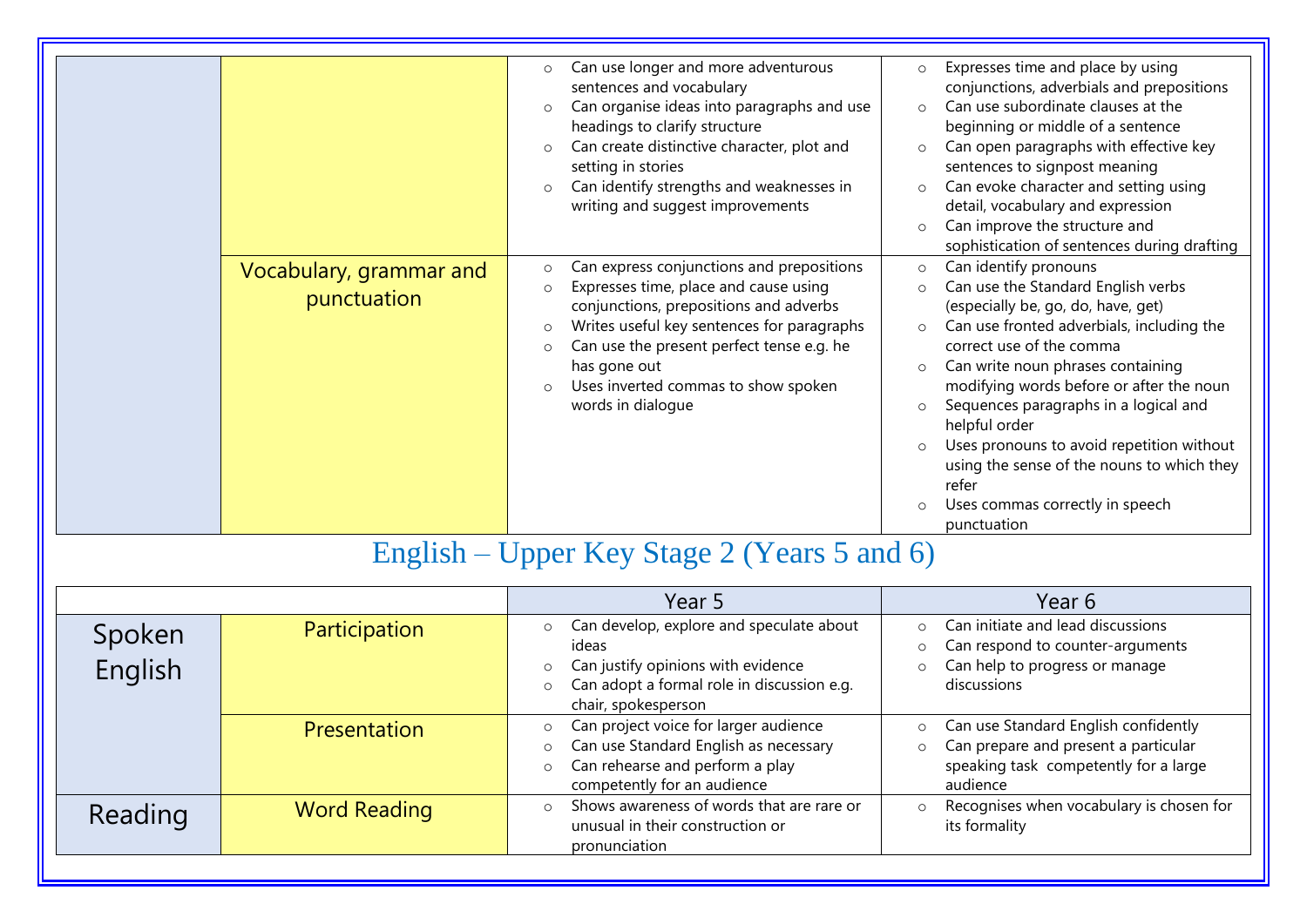|         |                                 | Recognises less common prefixes, roots<br>$\circ$<br>and suffixes and what they denote<br>Recognises a wide range of synonyms and<br>$\circ$<br>antonyms and how these are formed.<br>Is familiar with literature from heritage,<br>$\circ$                                                                                                                                                                                                                                                                                                                 | Can tell apart some commonly confused<br>$\circ$<br>words e.g. affect and effect<br>Can demonstrate an ambitious vocabulary<br>$\circ$<br>by explaining the exact meaning or nuance<br>of a word in context<br>Can appreciate the qualities of classical<br>$\circ$                                                                                                                                                                                                  |
|---------|---------------------------------|-------------------------------------------------------------------------------------------------------------------------------------------------------------------------------------------------------------------------------------------------------------------------------------------------------------------------------------------------------------------------------------------------------------------------------------------------------------------------------------------------------------------------------------------------------------|----------------------------------------------------------------------------------------------------------------------------------------------------------------------------------------------------------------------------------------------------------------------------------------------------------------------------------------------------------------------------------------------------------------------------------------------------------------------|
|         | Comprehension                   | multicultural and modern traditions<br>Recognises the way that older texts differ<br>$\circ$<br>from modern texts in their language and<br>concerns<br>Can recommend and review books<br>$\Omega$<br>Can make comparisons between books e.g.<br>$\circ$<br>in the same genre or by the same author<br>Can summarise ideas and key points in a<br>$\circ$<br>concise way<br>Can explain figurative language<br>$\circ$<br>$\circ$                                                                                                                            | literature, including a good attempt to<br>interpret older language<br>Distinguishes between statements of fact<br>$\circ$<br>and opinion<br>Can justify views using implied and explicit<br>$\circ$<br>evidence in the text<br>Has read widely and can link books,<br>$\circ$<br>themes, authors, periods, traditions, etc.<br>Can review a text giving a thoughtful and<br>$\circ$<br>balanced account of its content, theme,<br>style, value and any reservations |
| Writing | <b>Spelling and Handwriting</b> | Can spell at least half of the words on the<br>$\circ$<br>Year 5 and 6 list<br>Can spell common words containing silent<br>$\circ$<br>letters<br>Can distinguish between -able and -ible<br>$\circ$<br>spellings<br>Can distinguish between ei and ie words<br>$\circ$<br>Can spell the homophones and common<br>$\circ$<br>confusions listed in the Year 5 and 6<br>curriculum<br>Can use a thesaurus confidently<br>$\circ$<br>Can use the letter string -ough<br>$\circ$<br>Writes clearly, even elegantly, in a style that<br>$\circ$<br>suits the task | Can spell all the words in the Year 5 and 6<br>$\circ$<br>list<br>Can distinguish between -ance and -ence,<br>$\circ$<br>-ant and -ent spellings<br>Can spell the -fer family of words<br>$\circ$<br>Can distinguish between -cious and -tious<br>$\circ$<br>spellings<br>Can write clearly and at speed<br>$\circ$                                                                                                                                                  |
|         | Composition                     | Adapts style and structure to suit audience<br>$\circ$<br>and purpose<br>Demonstrates strategies for initiating,<br>$\circ$<br>gathering ideas, shaping and improving<br>writing.<br>Writes dialogue that is accurate and<br>$\circ$<br>effective<br>Uses description effectively in stories<br>$\circ$<br>Can summarise longer passages<br>$\circ$                                                                                                                                                                                                         | Writes effectively to specification e.g. of<br>$\circ$<br>style, audience, purpose, length, timing<br>Can use internalised pre-drafting to reduce<br>$\circ$<br>the need for multiple revisions<br>Can write when necessary in a mature,<br>$\circ$<br>formal, consistent voice<br>Is a confident narrator, showing as much as<br>$\circ$<br>telling the story, using detail and nuance to<br>communicate meaning                                                    |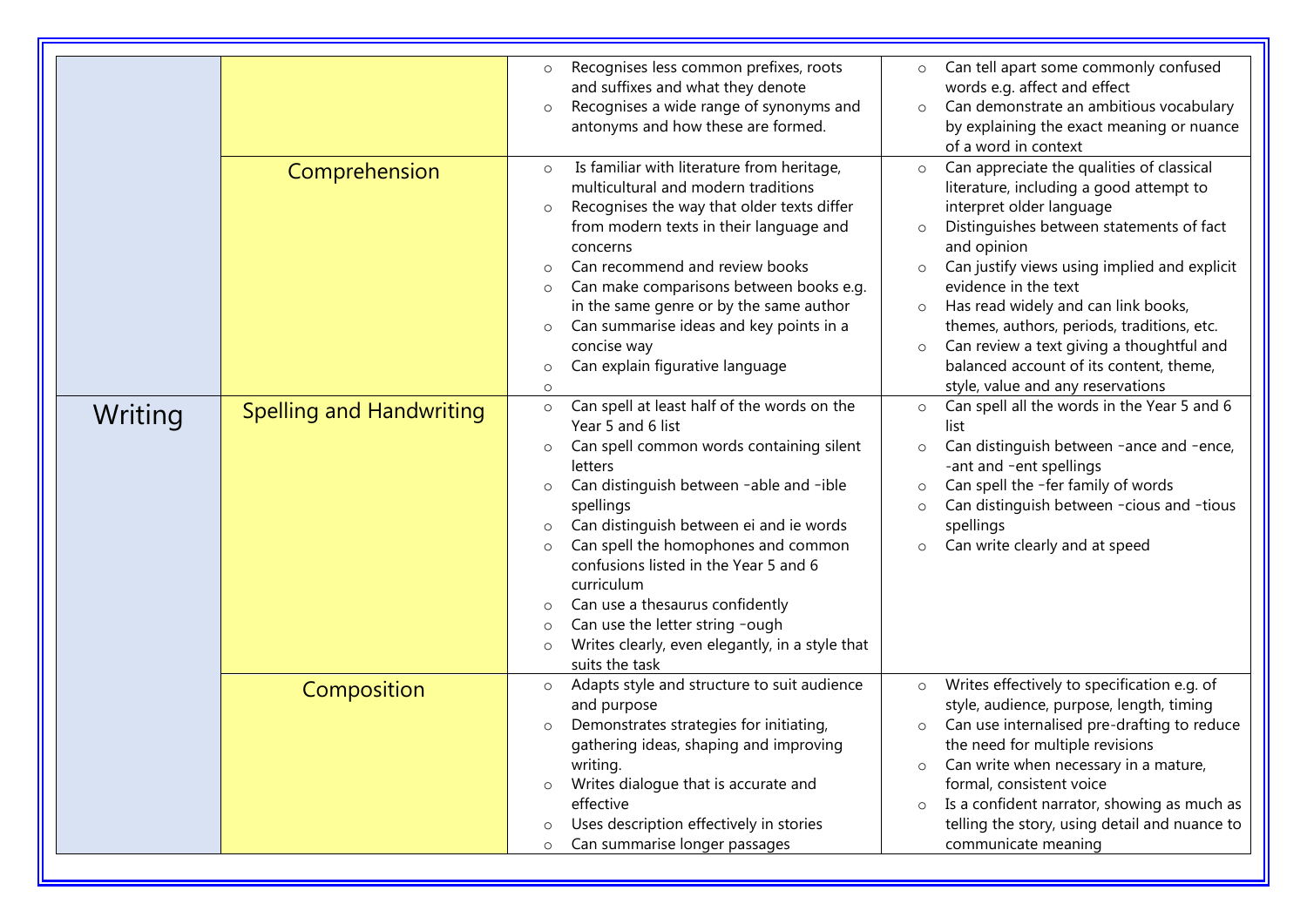|                                        | Uses cohesive devices such as connectives<br>$\circ$<br>and pronouns to secure sense within the<br>text<br>Can maintain consistency of tense,<br>agreement and tone                                                                                                                                                                                                                                                                                                                                     | Can summarise quickly and competently to<br>$\circ$<br>a set length                                                                                                                                                                                                                                                                                                                                                                          |
|----------------------------------------|---------------------------------------------------------------------------------------------------------------------------------------------------------------------------------------------------------------------------------------------------------------------------------------------------------------------------------------------------------------------------------------------------------------------------------------------------------------------------------------------------------|----------------------------------------------------------------------------------------------------------------------------------------------------------------------------------------------------------------------------------------------------------------------------------------------------------------------------------------------------------------------------------------------------------------------------------------------|
| Vocabulary, grammar and<br>punctuation | Uses the correct first word in relative<br>$\Omega$<br>clauses (e.g. that, which, who)<br>Can use grammar to show degrees of<br>uncertainty e.g. modal verbs (could, might),<br>adverbs (perhaps, maybe)<br>Can use adverbials to link ideas e.g. later,<br>secondly<br>Can use brackets, dashes and commas<br>correctly as parentheses<br>Can use commas and hyphens to avoid<br>ambiguity<br>Uses lay-out to effectively enhance<br>$\circ$<br>meaning, including the correct use of bullet<br>points | Uses formal vocabulary when appropriate<br>Appreciates subtle differences between<br>synonyms<br>Can use the passive tense correctly<br>$\circ$<br>Recognises the subjunctive form of the<br>verb<br>Can link ideas using, for example,<br>repetition, adverbials, ellipsis etc.<br>Can use the colon and semi-colon correctly<br>Can use hyphens to avoid ambiguity<br>Organises and lays out work for clarity and<br>ease of understanding |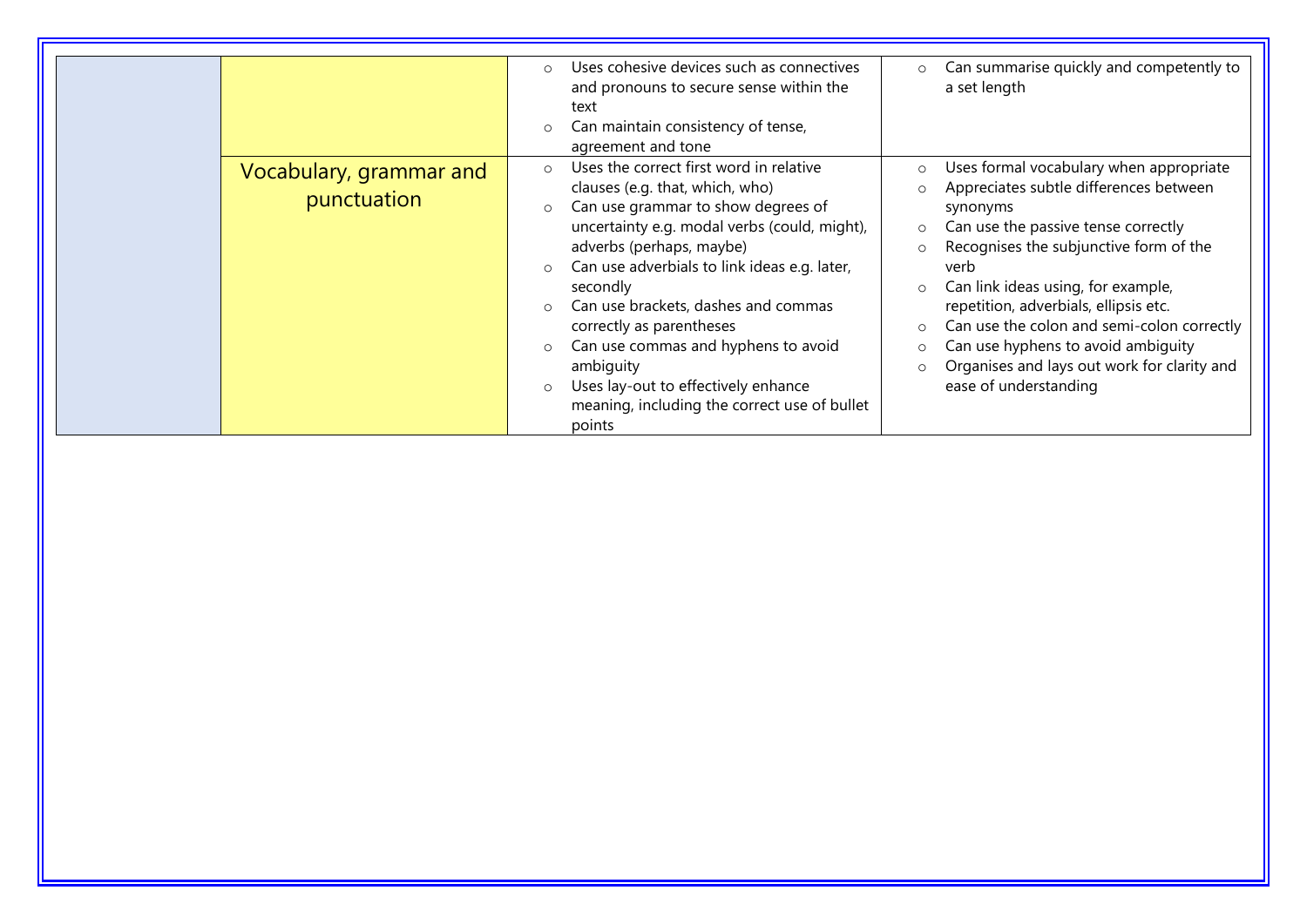### Mathematics

#### Mathematics – Key Stage 1 (Years 1 and 2)

|               |                                    | Year 1                                                                                                                                                                                                                                                                            | Year 2                                                                                                                                                                                                                                                                                                                                                                     |
|---------------|------------------------------------|-----------------------------------------------------------------------------------------------------------------------------------------------------------------------------------------------------------------------------------------------------------------------------------|----------------------------------------------------------------------------------------------------------------------------------------------------------------------------------------------------------------------------------------------------------------------------------------------------------------------------------------------------------------------------|
| <b>Number</b> | <b>Number and Place Value</b>      | Can read, write and count numbers up to<br>$\circ$<br>100 from 0 or 1<br>Can count up to 100 in multiples of 2, 5<br>$\circ$<br>and 10<br>Is confident with language of<br>$\circ$<br>mathematical statements such as equal to,<br>more than, less than, fewer, etc               | Can count in steps of 2, 3, 5 and 10 from<br>$\circ$<br>any number, forward and backward<br>Can order numbers up to 100 and use the<br>$\circ$<br>$\leq$ and $>$ sign<br>Understands place value in two-digit<br>$\circ$<br>numbers<br>Uses place value and number facts to<br>$\circ$<br>solve word problems<br>Understands zero as a place holder<br>$\circ$             |
|               | <b>Addition and subtraction</b>    | Understands statements using the $+$ , -<br>$\circ$<br>and $=$ signs<br>Understands number binds and<br>$\Omega$<br>subtraction facts within 20<br>Can add and subtract one and two digit<br>$\circ$<br>numbers to 20<br>Can solve one-step missing number<br>$\circ$<br>problems | Recalls addition and subtraction facts<br>$\Omega$<br>easily up to 20, and is able to work out<br>facts up to 100<br>Can add and subtract using two digit<br>$\circ$<br>numbers, and also add three one-digit<br>numbers<br>Understands the inverse relationship<br>$\circ$<br>between addition and subtraction and<br>can use this to solve problems and check<br>answers |
|               | <b>Multiplication and Division</b> | Can solve one-step multiplication and<br>$\circ$<br>division problems using aids                                                                                                                                                                                                  | Knows the 2, 5 and 10 times tables<br>$\circ$<br>Understands statements using $x_i \div$ and =<br>$\circ$<br>signs<br>Uses a variety of strategies to solve<br>$\circ$<br>multiplication and division problems<br>including the use of pictorial aids, objects,<br>mental methods, etc.                                                                                    |
|               | <b>Fractions</b>                   | Understands the fractions $\frac{1}{2}$ and $\frac{1}{4}$<br>$\circ$                                                                                                                                                                                                              | Understands the fractions 1/3, 1/4, 2/4 and<br>$\circ$<br>$\frac{3}{4}$<br>Can write simple fractions e.g. $\frac{1}{2}$ of 6 = 3<br>$\circ$<br>and can explain what they mean                                                                                                                                                                                             |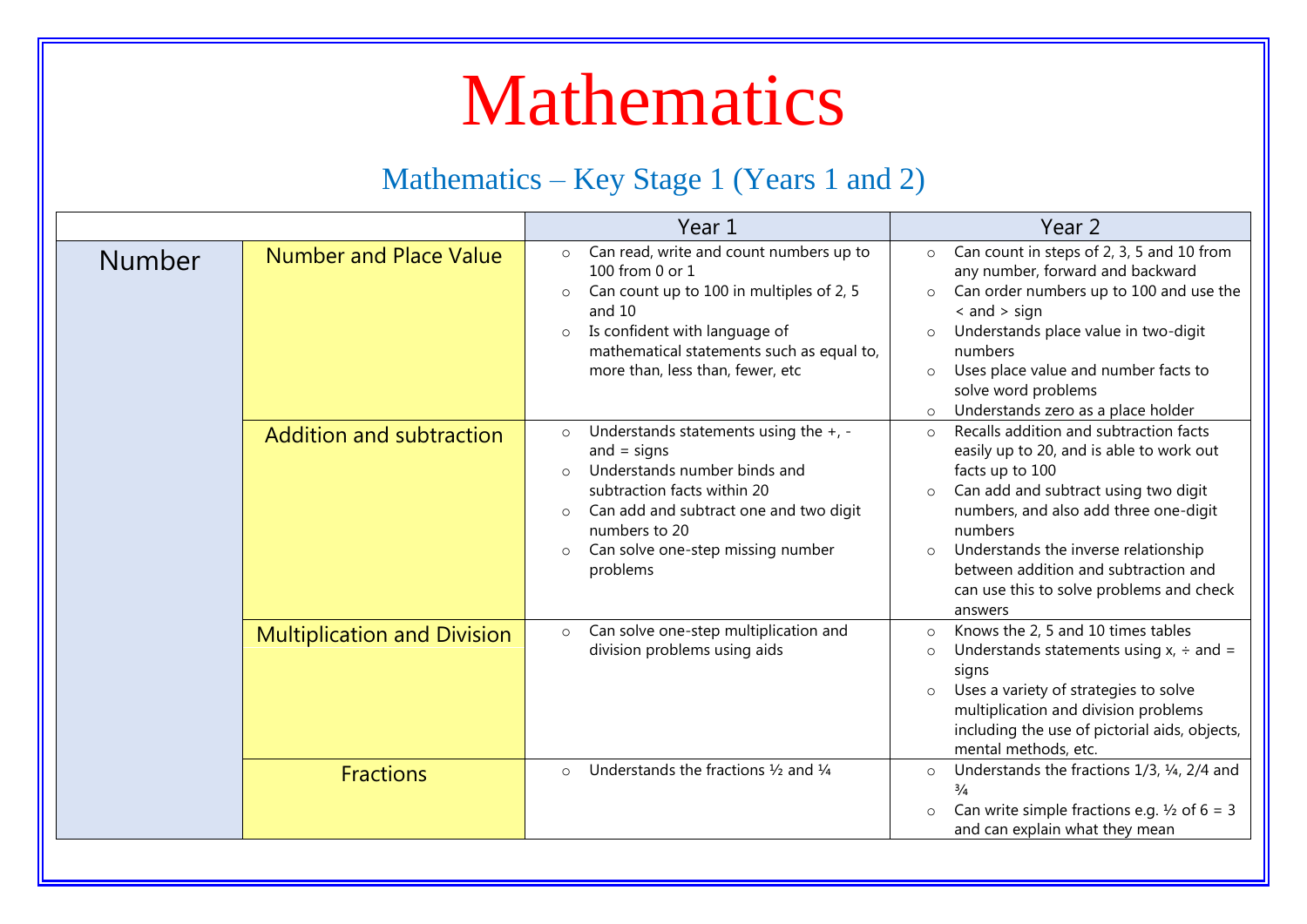|                                                 |                               |                                                                                                                                                                                                                                                                                          | Recognises simple equivalence such as<br>$\circ$<br>$2/4 = 1/2$                                                                                                                                                                                    |
|-------------------------------------------------|-------------------------------|------------------------------------------------------------------------------------------------------------------------------------------------------------------------------------------------------------------------------------------------------------------------------------------|----------------------------------------------------------------------------------------------------------------------------------------------------------------------------------------------------------------------------------------------------|
| <b>Measurement</b>                              |                               | Can measure length, weight, volume,<br>$\circ$<br>money and time<br>Has string vocabulary for explaining<br>$\circ$<br>relative measurements e.g. slower, later,<br>taller, double<br>Understands chronological order including<br>$\circ$<br>the days of the week, hours and half hours | Can measure using the correct unit,<br>$\circ$<br>abbreviations and equipment<br>Can solve simple money problems such<br>$\circ$<br>as calculating change<br>Can tell and show the time to the nearest<br>$\Omega$<br>five minutes of quarter hour |
| Geometry                                        | <b>Properties of Shape</b>    | Can name common 2D and 3D shapes<br>$\circ$                                                                                                                                                                                                                                              | Can name, describe and sort common 2D<br>$\circ$<br>and 3D shapes                                                                                                                                                                                  |
|                                                 | <b>Position and Direction</b> | Can describe position, direction and<br>$\circ$<br>movement including whole, half, quarter<br>and three-quarter turns                                                                                                                                                                    | Can arrange mathematical objects in<br>$\circ$<br>patterns and sequences<br>Understands rotation as a turn, clockwise<br>$\circ$<br>or anticlockwise and in terms of right<br>angles for quarter, half and three-quarter<br>turns                  |
| <b>Statistics</b>                               |                               | N/A                                                                                                                                                                                                                                                                                      | Can construct and interpret simple<br>$\circ$<br>pictograms, tally charts, etc.                                                                                                                                                                    |
| Mathematics – Lower Key Stage 2 (Years 3 and 4) |                               |                                                                                                                                                                                                                                                                                          |                                                                                                                                                                                                                                                    |
|                                                 |                               | Year <sub>3</sub>                                                                                                                                                                                                                                                                        | Year 4                                                                                                                                                                                                                                             |
| <b>Number</b>                                   | <b>Number and Place Value</b> | Can count in multiples of 4, 8, 50 and 100<br>$\circ$<br>Understands place value in three digit<br>$\circ$<br>numbers<br>Can order numbers up to 1000<br>$\circ$<br>Can solve problems using the above<br>$\circ$                                                                        | Can count in multiples of 6, 7, 9, 25 and<br>$\circ$<br>1000<br>Understands place value in 4 digit<br>$\circ$<br>numbers<br>Can order numbers beyond 1000<br>Can round numbers to the nearest 10                                                   |

|                                    | Can solve problems using the above<br>$\circ$                                                                                                                                                                                                                                        | Can order numbers beyond 1000<br>$\circ$<br>Can round numbers to the nearest 10,<br>$\circ$<br>100 or 1000<br>Can count backwards through zero,<br>$\circ$<br>including negative numbers                                                 |
|------------------------------------|--------------------------------------------------------------------------------------------------------------------------------------------------------------------------------------------------------------------------------------------------------------------------------------|------------------------------------------------------------------------------------------------------------------------------------------------------------------------------------------------------------------------------------------|
| Addition and subtraction           | Can add and subtract numbers mentally,<br>$\circ$<br>including three digit numbers with ones,<br>tens or hundreds<br>Can use formal methods to add or<br>$\circ$<br>subtract numbers of up to three digits<br>Can estimate answers and use inverse<br>$\circ$<br>operations to check | Can use formal written methods to add<br>$\bigcirc$<br>and subtract numbers with four digits<br>Can solve addition and subtraction two-<br>$\Omega$<br>step problems in context, deciding which<br>operations and methods to use and why |
| <b>Multiplication and Division</b> | Knows the 3, 4, and 8 times tables<br>$\circ$                                                                                                                                                                                                                                        | Knows all times tables up to 12 x 12                                                                                                                                                                                                     |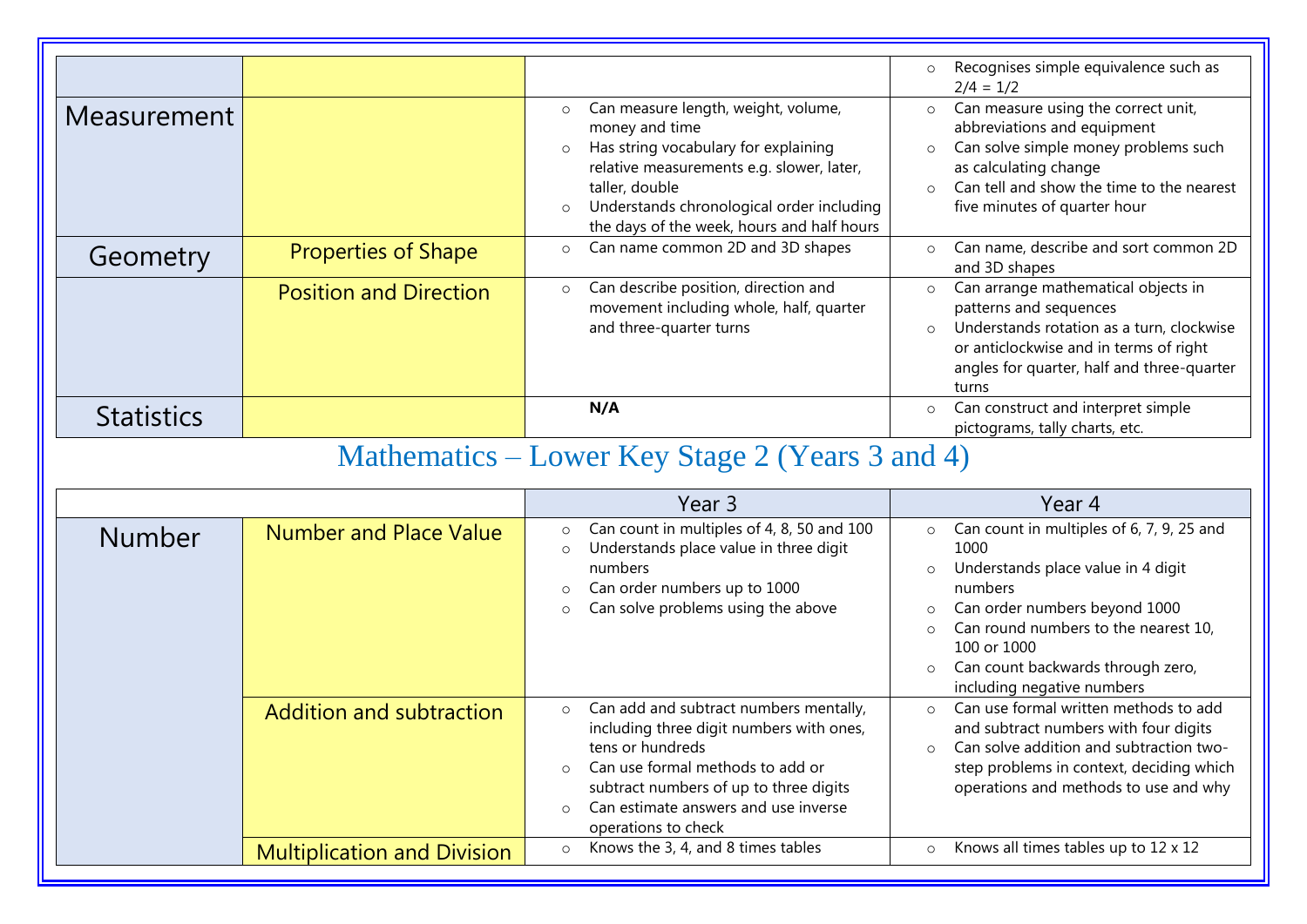|             |                                                     | Has begun to use formal methods to<br>$\circ$<br>multiply two-digit numbers<br>Can solve multiplication and division<br>$\circ$<br>problems including missing numbers,<br>positive integer scaling and<br>correspondence problems                                                                                                           | Can multiply and divide numbers<br>$\circ$<br>mentally (including multiplying numbers<br>by 0 and 1, dividing by 1 and multiplying<br>together three numbers)<br>Can use formal methods to multiply two-<br>$\circ$<br>or three- digit numbers by a one-digit<br>number<br>Can solve multiplication and division<br>$\circ$<br>problems (including use of the<br>distributive law to multiply two-digit<br>numbers by one-digit numbers, integer<br>scaling and harder correspondence<br>problems) |
|-------------|-----------------------------------------------------|---------------------------------------------------------------------------------------------------------------------------------------------------------------------------------------------------------------------------------------------------------------------------------------------------------------------------------------------|----------------------------------------------------------------------------------------------------------------------------------------------------------------------------------------------------------------------------------------------------------------------------------------------------------------------------------------------------------------------------------------------------------------------------------------------------------------------------------------------------|
|             | <b>Fractions (including</b><br>Decimals for Year 4) | Can use and count up and down in tenths<br>$\circ$<br>Understands the idea of equivalent<br>$\circ$<br>fractions<br>Can add and subtract fractions with a<br>$\circ$<br>common denominator<br>Can compare and order simple fractions<br>$\circ$                                                                                             | Can solve problems using simple fractions<br>$\circ$<br>Recognises and is able to write decimal<br>$\circ$<br>equivalents of any number of tenths and<br>hundredths and also $\frac{1}{4}$ , $\frac{1}{2}$ and $\frac{3}{4}$<br>Can round decimals with on decimal<br>$\circ$<br>place to the nearest whole number<br>Can solve simple measure and money<br>$\circ$<br>problems involving fractions and<br>decimals to two decimal places                                                          |
| Measurement |                                                     | Can measure, compare, add and subtract<br>$\circ$<br>length, mass and volume<br>Can measure the perimeter of simple 2D<br>shapes<br>Can add and subtract amounts of money<br>$\circ$<br>Is fluent in telling the time - using 12 and<br>$\circ$<br>24 hours clocks, calculating and comparing<br>duration, telling time to the minute, etc. | Can convert between different units is<br>$\circ$<br>measure e.g. pounds to pence, analogue<br>to digital time<br>Can calculate the perimeter and area of a<br>$\circ$<br>rectilinear figure                                                                                                                                                                                                                                                                                                       |
| Geometry    | <b>Properties of Shape</b>                          | Can draw 2D shapes, make 3D shapes,<br>$\circ$<br>recognise them in different orientations<br>and describe them<br>Recognises right angles and whether<br>$\circ$<br>other angles are greater or lesser then<br>them<br>Can identify horizontal, vertical, parallel<br>$\circ$<br>and perpendicular lines                                   | Can compare and classify geometrical<br>$\circ$<br>shapes, including quadrilaterals and<br>triangles, based on their properties and<br>size<br>Can identify acute and obtuse angles and<br>$\Omega$<br>compare or order angles up to two right<br>angles by size<br>Can identify symmetry in a 2D shape and<br>$\circ$<br>completes a symmetrical figure                                                                                                                                           |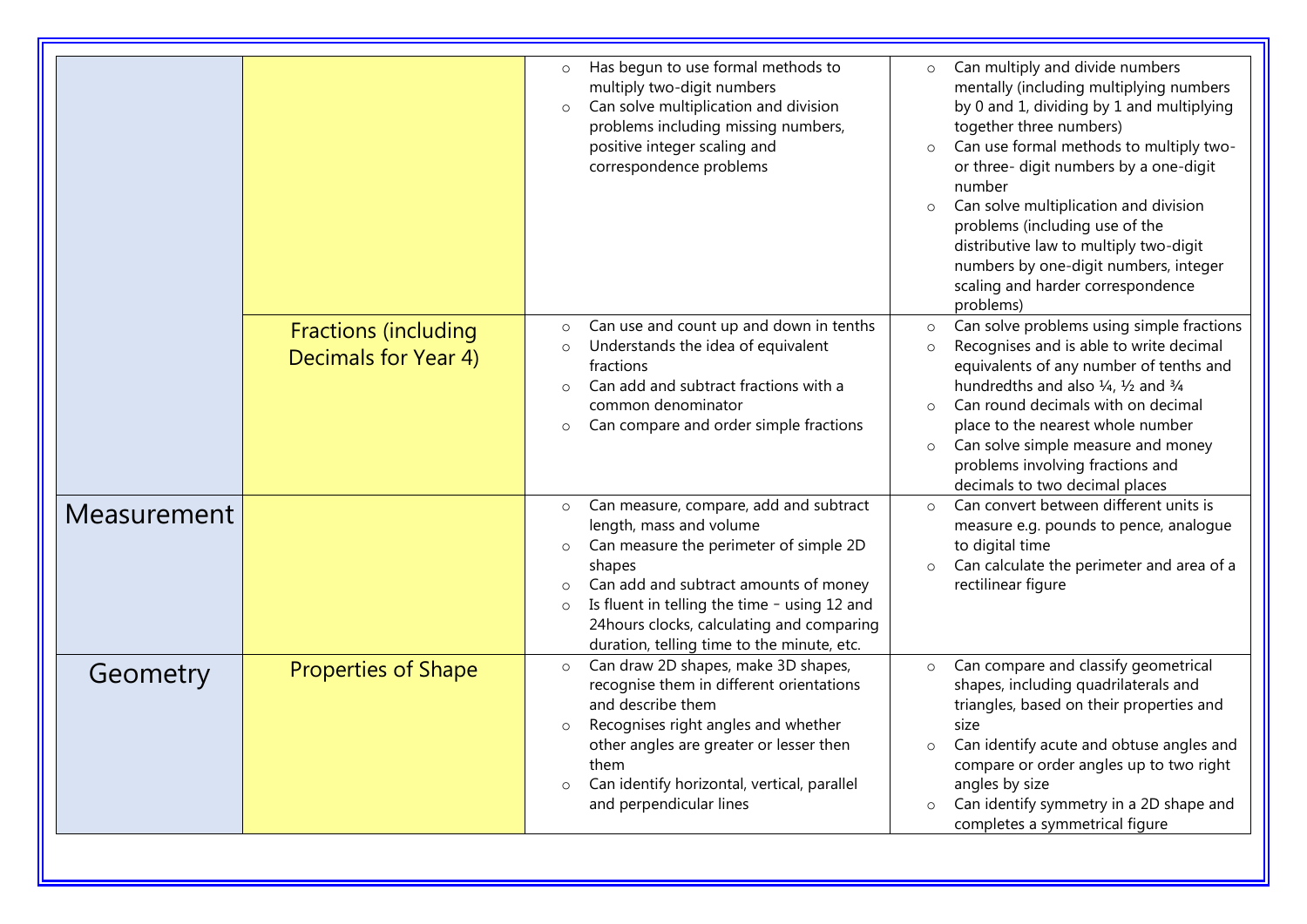| <b>Statistics</b> | <b>Position and Direction</b>      | N/A<br>Can interpret and present data using bar<br>$\circ$<br>charts, pictograms and tables<br>Can solve one and two step problems<br>$\circ$<br>using the above<br>Mathematics – Upper Key Stage 2 (Years 5 and 6)                                                                                                                                                            | Can describe positions on a 2D grid as<br>$\circ$<br>coordinates in the first quadrant<br>Can describe translations to<br>$\circ$<br>left/right/up/down<br>Can plot specified points and draw sides<br>$\circ$<br>to complete a given polygon<br>Can present and interpret discrete and<br>$\circ$<br>continuous data<br>Can solve comparison, sum and<br>$\circ$<br>difference problems using information<br>presented in bar charts, pictograms,<br>tables or other graphs |
|-------------------|------------------------------------|--------------------------------------------------------------------------------------------------------------------------------------------------------------------------------------------------------------------------------------------------------------------------------------------------------------------------------------------------------------------------------|------------------------------------------------------------------------------------------------------------------------------------------------------------------------------------------------------------------------------------------------------------------------------------------------------------------------------------------------------------------------------------------------------------------------------------------------------------------------------|
|                   |                                    | Year 5                                                                                                                                                                                                                                                                                                                                                                         | Year 6                                                                                                                                                                                                                                                                                                                                                                                                                                                                       |
| <b>Number</b>     | <b>Number and Place Value</b>      | Understands the place value of any digit in<br>$\circ$<br>numbers up to a million<br>Can count forwards or backwards up to a<br>$\circ$<br>million in powers of ten<br>Can round any number up to nearest 10,<br>$\circ$<br>100, 1000, 10000, 100000 or 1000000.<br>Can interpret negative numbers in context,<br>$\circ$<br>and count forwards and backwards<br>through zero. | Can read, write and compare numbers up<br>$\circ$<br>to ten million and determine the value of<br>each digit<br>Can round any whole number to a<br>$\circ$<br>required degree of accuracy<br>Can use negative numbers in context and<br>$\circ$<br>calculate intervals across zero<br>$\circ$                                                                                                                                                                                |
|                   | Addition and subtraction           | Can use formal methods to add and<br>$\circ$<br>subtract whole numbers of more than four<br>digits<br>Can add and subtract numbers mentally<br>$\circ$<br>and use rounding to check calculations<br>Can solve multi-step problems<br>$\circ$                                                                                                                                   | Can use formal methods to multiply or<br>$\circ$<br>divide four digit number by two digit<br>numbers<br>Can manage remainders as whole<br>$\circ$<br>numbers, fractions or by rounding as<br>appropriate                                                                                                                                                                                                                                                                     |
|                   | <b>Multiplication and Division</b> | Can identify multiples and factors<br>$\circ$<br>Understands prime numbers, prime<br>$\circ$<br>factors and composite numbers, can<br>identify them up to 100 and recall them<br>up to 19<br>Can use formal methods to multiply four<br>$\circ$<br>digit numbers by one or two digit<br>numbers, and to divide them by one digit<br>numbers.                                   | Can perform mental calculations<br>$\circ$<br>including mixed operations and large<br>numbers<br>Can identify common factors, multiples<br>$\circ$<br>and prime numbers<br>Understands the order of operations and<br>$\circ$<br>the use of brackets when carrying out<br>calculations involving all four operations.                                                                                                                                                        |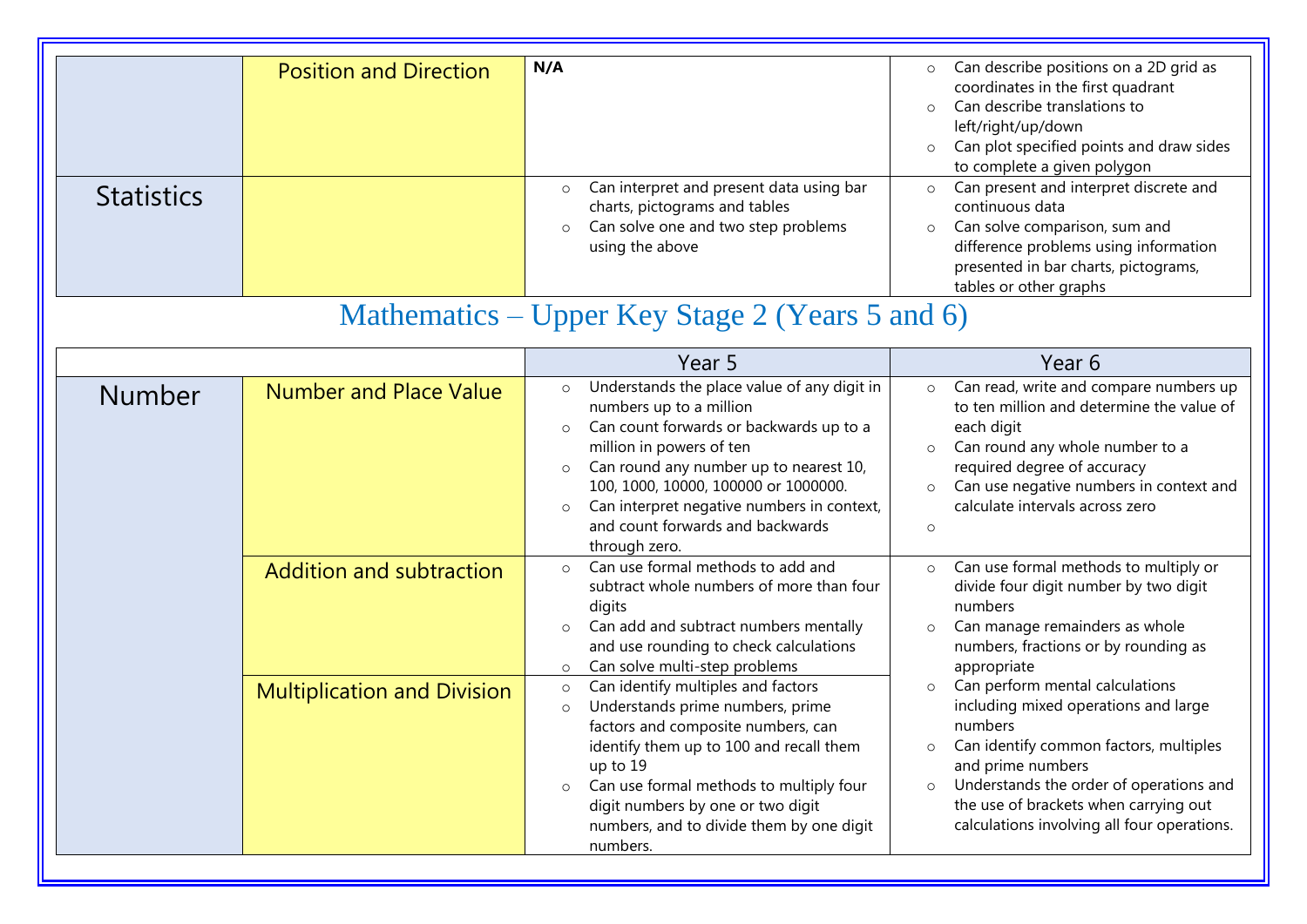|             | <b>Fractions, Decimals and</b><br>Percentages | Can multiply and divide numbers,<br>$\circ$<br>including decimals, by 10, 100 and 1000<br>Understands and uses square and cube<br>$\circ$<br>numbers<br>Can solve problems that involve scaling by<br>$\circ$<br>simple fractions and simple rates<br>Can add and subtract fractions with<br>$\circ$<br>denominators that are the same or<br>multiples of the same number<br>Recognises mixed and improper fractions<br>$\circ$<br>Can round numbers to nearest whole or<br>$\circ$<br>first decimal place<br>Can convert fractions into decimals<br>$\Omega$<br>Can solve problems involving numbers<br>$\circ$<br>with up to three decimal places<br>Understands percentage as parts of 100<br>$\circ$<br>Can solve problems that use percentage<br>$\circ$<br>and decimal equivalents of $\frac{1}{2}$ , $\frac{1}{4}$ , $\frac{1}{5}$ , $\frac{2}{5}$ ,<br>4/5 and fractions with a denominator of a<br>multiple of 10 or 25 | Can use common factors to simplify<br>$\circ$<br>fractions and use common multiples to<br>express fractions in the same<br>denomination<br>Can add and subtract fractions with<br>$\circ$<br>different denominators and mixed<br>numbers<br>Can multiply simple pairs of proper<br>$\circ$<br>fractions, writing the answer in its<br>simplest form<br>Can divide proper fractions by whole<br>$\circ$<br>numbers<br>Can calculate the decimal equivalent of a<br>$\circ$<br>fraction, and recall simple equivalents<br>between fractions, decimals and<br>percentages<br>Can multiply one-digit numbers with up<br>$\circ$<br>to two decimal places by whole numbers<br>Can use the formal method of division,<br>$\circ$<br>giving an answer with up to two decimal<br>places |
|-------------|-----------------------------------------------|----------------------------------------------------------------------------------------------------------------------------------------------------------------------------------------------------------------------------------------------------------------------------------------------------------------------------------------------------------------------------------------------------------------------------------------------------------------------------------------------------------------------------------------------------------------------------------------------------------------------------------------------------------------------------------------------------------------------------------------------------------------------------------------------------------------------------------------------------------------------------------------------------------------------------------|---------------------------------------------------------------------------------------------------------------------------------------------------------------------------------------------------------------------------------------------------------------------------------------------------------------------------------------------------------------------------------------------------------------------------------------------------------------------------------------------------------------------------------------------------------------------------------------------------------------------------------------------------------------------------------------------------------------------------------------------------------------------------------|
| Measurement |                                               | Can convert between metric and imperial<br>$\circ$<br>measures<br>Can calculate the area of all rectangles<br>$\circ$<br>and estimate the area of irregular shapes<br>Can estimate volume and capacity<br>$\circ$                                                                                                                                                                                                                                                                                                                                                                                                                                                                                                                                                                                                                                                                                                                | Can convert between units of<br>$\circ$<br>measurement up to three decimal places<br>including miles and kilometres<br>Recognises that shapes with the same<br>$\circ$<br>area can have different perimeters<br>Can calculate the area of parallelograms<br>$\circ$<br>and triangles<br>Can calculate, estimate and compare the<br>$\circ$<br>volume of cubes and cuboids                                                                                                                                                                                                                                                                                                                                                                                                       |
| Geometry    | <b>Properties of Shape</b>                    | Can identify 3D shapes from 2D<br>$\circ$<br>representations<br>Can draw and measure given angles<br>$\circ$<br>Can identify 90, 180, 270 and 360 degrees<br>$\circ$                                                                                                                                                                                                                                                                                                                                                                                                                                                                                                                                                                                                                                                                                                                                                             | Can draw or make 2D and 3D shapes<br>$\circ$<br>using given dimensions and angles<br>Can find unknown angles in triangles,<br>$\circ$<br>quadrilaterals and regular polygons                                                                                                                                                                                                                                                                                                                                                                                                                                                                                                                                                                                                    |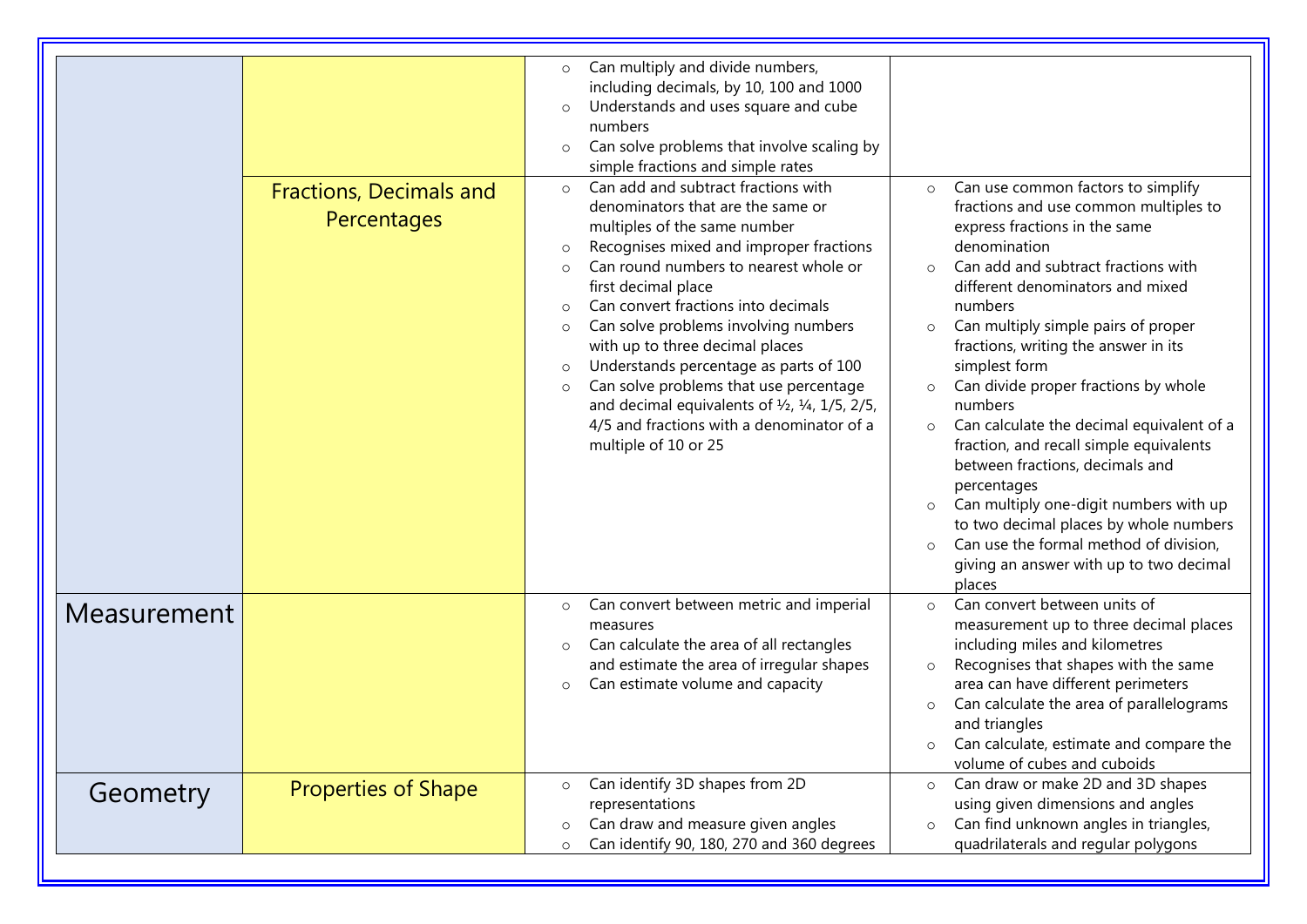|                   |                               | Can deduce related facts and missing<br>$\circ$      | Can illustrate and name parts of a circle<br>$\circ$ |
|-------------------|-------------------------------|------------------------------------------------------|------------------------------------------------------|
|                   |                               | lengths and angles of rectangles                     | and know that diameter is twice radius               |
|                   |                               | Can distinguish between regular and<br>$\circ$       |                                                      |
|                   |                               | irregular polygons                                   |                                                      |
|                   | <b>Position and Direction</b> | Can identify, describe and represent the<br>$\circ$  | Can describe positions on the full<br>$\circ$        |
|                   |                               | position of a shape following a reflection           | coordinate grid (all four quadrants)                 |
|                   |                               | or translation and know that it has not              | Can draw and translate simple shapes on<br>$\circ$   |
|                   |                               | changed shape                                        | the coordinate plane and reflect them in             |
|                   |                               |                                                      | the axes                                             |
| <b>Statistics</b> |                               | Can solve problems using information<br>$\circ$      | Can interpret and construct pie charts<br>$\circ$    |
|                   |                               | represented in a line graph                          | and line graphs and use these to solve               |
|                   |                               | Can complete and interpret information in<br>$\circ$ | problems                                             |
|                   |                               | tables including timetables                          | Can calculate and interpret the mean as<br>$\circ$   |
|                   |                               |                                                      | an average                                           |
| Ratio and         |                               | N/A<br>$\circ$                                       | Can solve problems involving the relative<br>$\circ$ |
|                   |                               |                                                      | size of two quantities                               |
| Proportion        |                               |                                                      | Can solve problems involving the<br>$\circ$          |
|                   |                               |                                                      | calculation of percentages                           |
|                   |                               |                                                      | Can solve problems involving similar<br>$\circ$      |
|                   |                               |                                                      | shapes where the scale factor can be                 |
|                   |                               |                                                      | worked out                                           |
|                   |                               |                                                      | Can solve problems involving unequal<br>$\circ$      |
|                   |                               |                                                      | quantities using fractions and/or                    |
|                   |                               |                                                      | multiples                                            |
| Algebra           |                               | N/A<br>$\circ$                                       | Can use simple formulae<br>$\circ$                   |
|                   |                               |                                                      | Can generate and describe number<br>$\circ$          |
|                   |                               |                                                      | problems algebraically                               |
|                   |                               |                                                      | Can find pairs of numbers that satisfy an<br>$\circ$ |
|                   |                               |                                                      | equation with two unknowns                           |
|                   |                               |                                                      | Can enumerate the possible<br>$\circ$                |
|                   |                               |                                                      | combinations of two variables                        |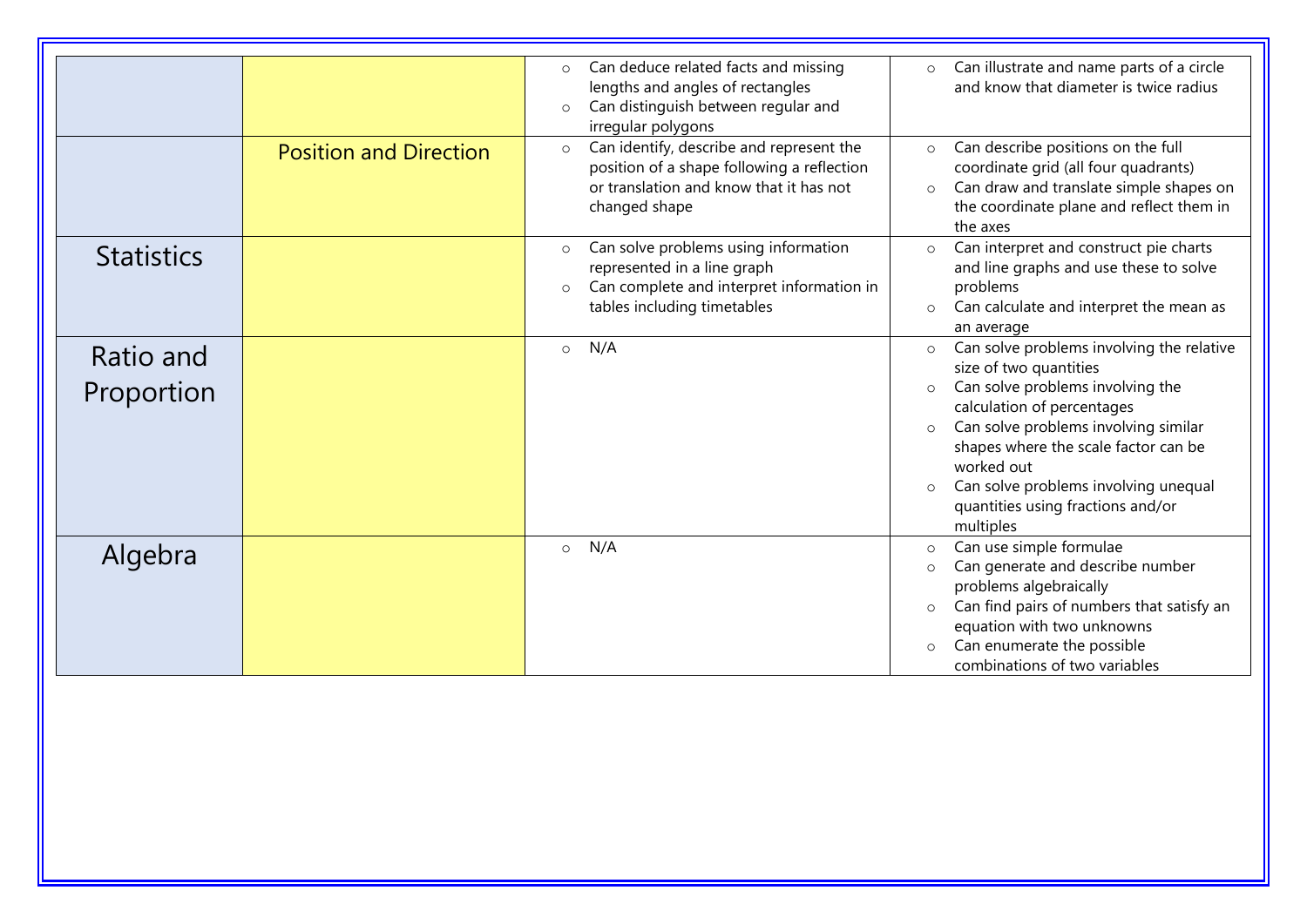

#### Science – Key Stage 1 (Years 1 and 2)

|                           |                                                   | Year 1                                                                                                                                                                                                                                                                                                                                                                                                                                                                                                                                                                                                                                                                                                                  | Year 2                                                                                                                                                                                                                                                                                                                                                                                                                                                                                                                                                                           |
|---------------------------|---------------------------------------------------|-------------------------------------------------------------------------------------------------------------------------------------------------------------------------------------------------------------------------------------------------------------------------------------------------------------------------------------------------------------------------------------------------------------------------------------------------------------------------------------------------------------------------------------------------------------------------------------------------------------------------------------------------------------------------------------------------------------------------|----------------------------------------------------------------------------------------------------------------------------------------------------------------------------------------------------------------------------------------------------------------------------------------------------------------------------------------------------------------------------------------------------------------------------------------------------------------------------------------------------------------------------------------------------------------------------------|
| Working<br>Scientifically |                                                   | Can ask simple, relevant questions<br>$\circ$<br>Can observe closely, using simple<br>$\circ$<br>equipment<br>Can perform simple tests<br>$\circ$<br>Can identify and classify items into big<br>$\circ$<br>groups<br>Can suggest and explanation based on<br>$\circ$<br>observation                                                                                                                                                                                                                                                                                                                                                                                                                                    | Recognises that questions many have<br>$\circ$<br>several valid answers<br>Can describe accurately what has been<br>$\circ$<br>observed<br>Can explain how a simple test works<br>$\circ$<br>Can classify items in different groupings<br>$\circ$<br>Can suggest alternative but plausible<br>$\circ$<br>explanations                                                                                                                                                                                                                                                            |
| Biology-<br>based topics  | <b>Plants</b><br>Animals, including humans        | Can gather and record simple data<br>$\circ$<br>Can name a variety of common wild and<br>$\circ$<br>garden plants, including deciduous and<br>evergreen trees<br>Knows the basic structure of a variety of<br>$\circ$<br>common flowering plants, including trees<br>Can name animals including fish,<br>$\circ$<br>amphibians, reptiles, birds and mammals<br>Can name animals that are carnivores,<br>$\circ$<br>herbivores and omnivores<br>Can compare the structure of common<br>$\circ$<br>animals (fish, amphibians, reptiles, birds<br>and mammals, including pets)<br>Can name, draw and label the basic parts<br>$\circ$<br>of the human body and say which part of<br>the body is associated with each sense | Uses data to help answer questions<br>$\circ$<br>Can describe how seeds and bulbs grow<br>$\circ$<br>into mature plants<br>Can describe how plants need water, light<br>$\circ$<br>and a suitable temperature to grow and<br>stay healthy<br>Understands that animals, including<br>$\circ$<br>humans, have offspring which grow into<br>adults<br>Can describe the basic needs of animals,<br>$\Omega$<br>including humans, for survival<br>Can explain the importance for humans<br>$\circ$<br>of exercise, eating the right amounts of<br>different types of food and hygiene |
|                           | Living things and their<br>habitats (Year 2 only) | N/A                                                                                                                                                                                                                                                                                                                                                                                                                                                                                                                                                                                                                                                                                                                     | Can contrast things that are living, dead<br>$\circ$<br>and have never been alive<br>Can explain how different habitats<br>$\circ$<br>provide for the basic needs of different<br>animals, and how they depend on each<br>other                                                                                                                                                                                                                                                                                                                                                  |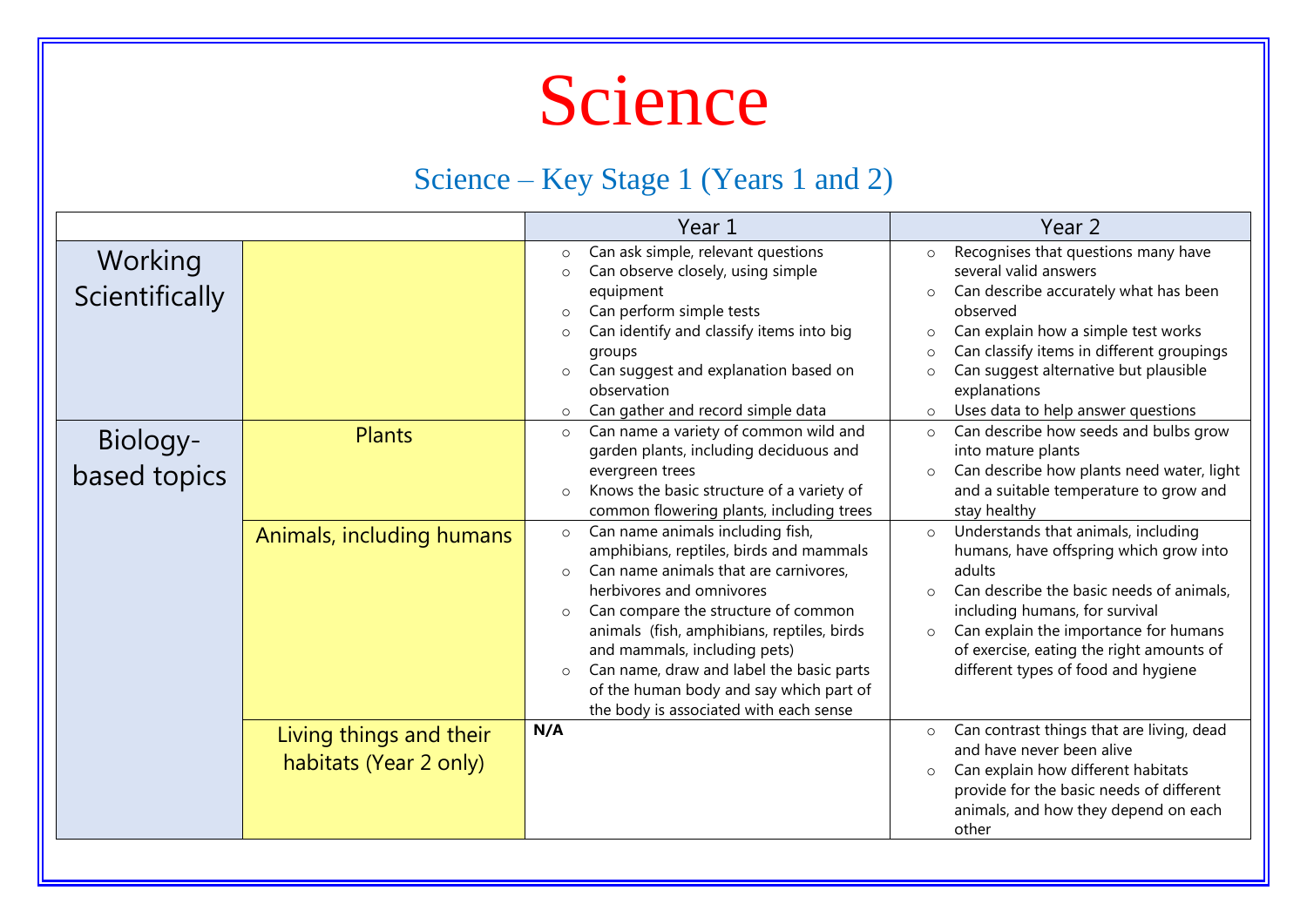| Chemistry-<br>based topics                  | <b>Everyday Materials</b>         |                                                                                                                                                 | Can distinguish between an object and the<br>$\circ$<br>materials from which it is made<br>Can name and compare the properties of<br>$\circ$<br>a variety of everyday materials, including<br>wood, plastic, glass, metal, water and rock<br>Can describe the simple physical<br>$\circ$<br>properties of everyday materials |                                        | $\circ$<br>$\circ$<br>$\circ$<br>$\circ$ | Can identify a variety of plants and<br>animals in the habitats, including<br>microhabitats<br>Can describe how animals obtain food<br>using simple food chain, and identify<br>different sources of food<br>Can compare the suitability of everyday<br>materials for particular uses<br>Understands that the shapes of solid<br>objects can be changed e.g. by<br>squashing, stretching, etc.                                                                                               |
|---------------------------------------------|-----------------------------------|-------------------------------------------------------------------------------------------------------------------------------------------------|------------------------------------------------------------------------------------------------------------------------------------------------------------------------------------------------------------------------------------------------------------------------------------------------------------------------------|----------------------------------------|------------------------------------------|----------------------------------------------------------------------------------------------------------------------------------------------------------------------------------------------------------------------------------------------------------------------------------------------------------------------------------------------------------------------------------------------------------------------------------------------------------------------------------------------|
| Physics-<br>based topics                    | Seasonal Changes (Year 1<br>only) | Recognises change from the four seasons<br>$\circ$<br>Can describe weather associated with the<br>$\Omega$<br>seasons and how day length varies |                                                                                                                                                                                                                                                                                                                              | N/A                                    |                                          |                                                                                                                                                                                                                                                                                                                                                                                                                                                                                              |
| Science – Lower Key Stage 2 (Years 3 and 4) |                                   |                                                                                                                                                 |                                                                                                                                                                                                                                                                                                                              |                                        |                                          |                                                                                                                                                                                                                                                                                                                                                                                                                                                                                              |
|                                             |                                   |                                                                                                                                                 | Year 3                                                                                                                                                                                                                                                                                                                       |                                        |                                          | Year 4                                                                                                                                                                                                                                                                                                                                                                                                                                                                                       |
| Working<br>Scientifically                   |                                   | $\circ$<br>$\circ$<br>$\circ$<br>format<br>$\circ$<br>$\circ$<br>$\circ$                                                                        | Can devise a simple fair test<br>Can take accurate measurements<br>Can record data in a simple suitable<br>Can use results to draw conclusions<br>Can identify similarities and differences<br>between objects or processes studied<br>Can explain accurately what has been<br>done or observed                              |                                        |                                          | Can set up practical enquiries,<br>$\circ$<br>comparative and fair tests<br>Can make systematic<br>$\circ$<br>observations and measurements<br>Can record, classify and present<br>$\circ$<br>data helpfully<br>Can use results to make<br>$\Omega$<br>predictions, suggest<br>improvements and raise further<br>questions<br>Can identify similarities and<br>$\circ$<br>differences between scientific<br>ideas<br>$\circ$ Can present the process and<br>findings of an enquiry to others |
| Biology-<br>based topics                    | <b>Plants</b>                     | $\circ$<br>pollination                                                                                                                          | Can describe the functions of different<br>parts of flowering plants, including                                                                                                                                                                                                                                              | Living things<br>and their<br>habitats |                                          | Can classify living things<br>$\circ$<br>Understands that environments<br>$\circ$<br>change and that this can<br>sometimes pose dangers to living<br>things                                                                                                                                                                                                                                                                                                                                  |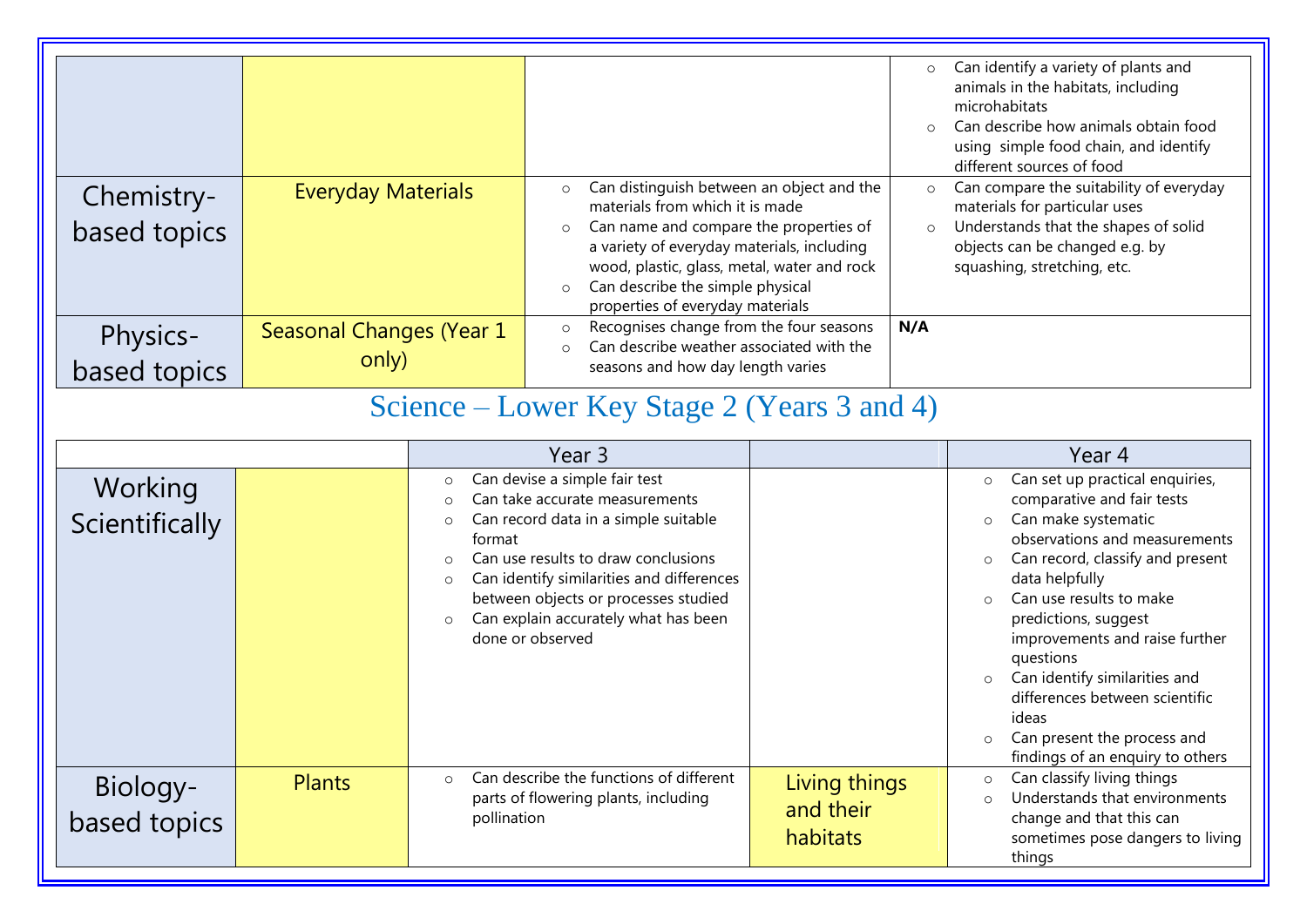|                            | Animals,<br>including<br>humans     | Understands how different plants fulfil<br>$\circ$<br>their requirements e.g. for light,<br>nutrients<br>Understands how water is transported<br>$\circ$<br>in plants<br>Understands that animals eat for<br>$\circ$<br>nutrition<br>Understands the functions of a<br>$\circ$<br>skeleton and muscles                                                | Animals,<br>including<br>humans   | Can describe the functions of the<br>$\circ$<br>human digestive system<br>Can identify types of teeth in<br>$\circ$<br>humans and their functions<br>Can construct and interpret food<br>$\circ$<br>chains, identifying producers,<br>predators and prey                                                                                                      |
|----------------------------|-------------------------------------|-------------------------------------------------------------------------------------------------------------------------------------------------------------------------------------------------------------------------------------------------------------------------------------------------------------------------------------------------------|-----------------------------------|---------------------------------------------------------------------------------------------------------------------------------------------------------------------------------------------------------------------------------------------------------------------------------------------------------------------------------------------------------------|
| Chemistry-<br>based topics | <b>Rocks</b>                        | Can compare and group different<br>$\circ$<br>types of rock<br>Can describe how fossils are formed<br>$\circ$<br>Knows that soils are made from rocks<br>$\circ$<br>and organic matter                                                                                                                                                                | <b>States of</b><br><b>Matter</b> | Can compare materials according<br>$\circ$<br>to whether they are solids, liquids<br>or gases<br>Knows that some materials<br>$\Omega$<br>change state at certain<br>temperatures<br>Understands the role of<br>$\circ$<br>evaporation and condensation in<br>the water cycle and can link<br>evaporation with temperature                                    |
| Physics-<br>based topics   | Light                               | Knows that darkness is the absence of<br>$\circ$<br>light<br>Knows that light reflects from surfaces<br>Understands that sunlight can be<br>$\circ$<br>dangerous<br>Understands how shadows are formed<br>$\circ$<br>and why they change shape                                                                                                        | Sound                             | Knows how sounds are made and<br>$\circ$<br>how they travel through the air<br>Can link the pitch of a sound<br>$\circ$<br>with the features of the object<br>that produced it<br>Knows that sound gets fainter as<br>$\circ$<br>the distance from the source<br>increases                                                                                    |
|                            | <b>Forces and</b><br><b>Magnets</b> | Can compare how things move on<br>$\circ$<br>different surfaces<br>Understands that magnets can repel or<br>$\circ$<br>attract, work at a distance, and have<br>two poles, and can work out whether<br>they will attract or repel<br>Can compare the response of different<br>$\circ$<br>materials to magnets and identify<br>some magnetic materials | <b>Electricity</b>                | Can identify common appliances<br>$\circ$<br>that run on electricity<br>Can construct and label a simple<br>$\circ$<br>series electrical circuit and say<br>whether a lamp will light up<br>based on its position<br>Understands how a switch works<br>$\circ$<br>Knows common conductors and<br>$\circ$<br>insulators and that metals are<br>good conductors |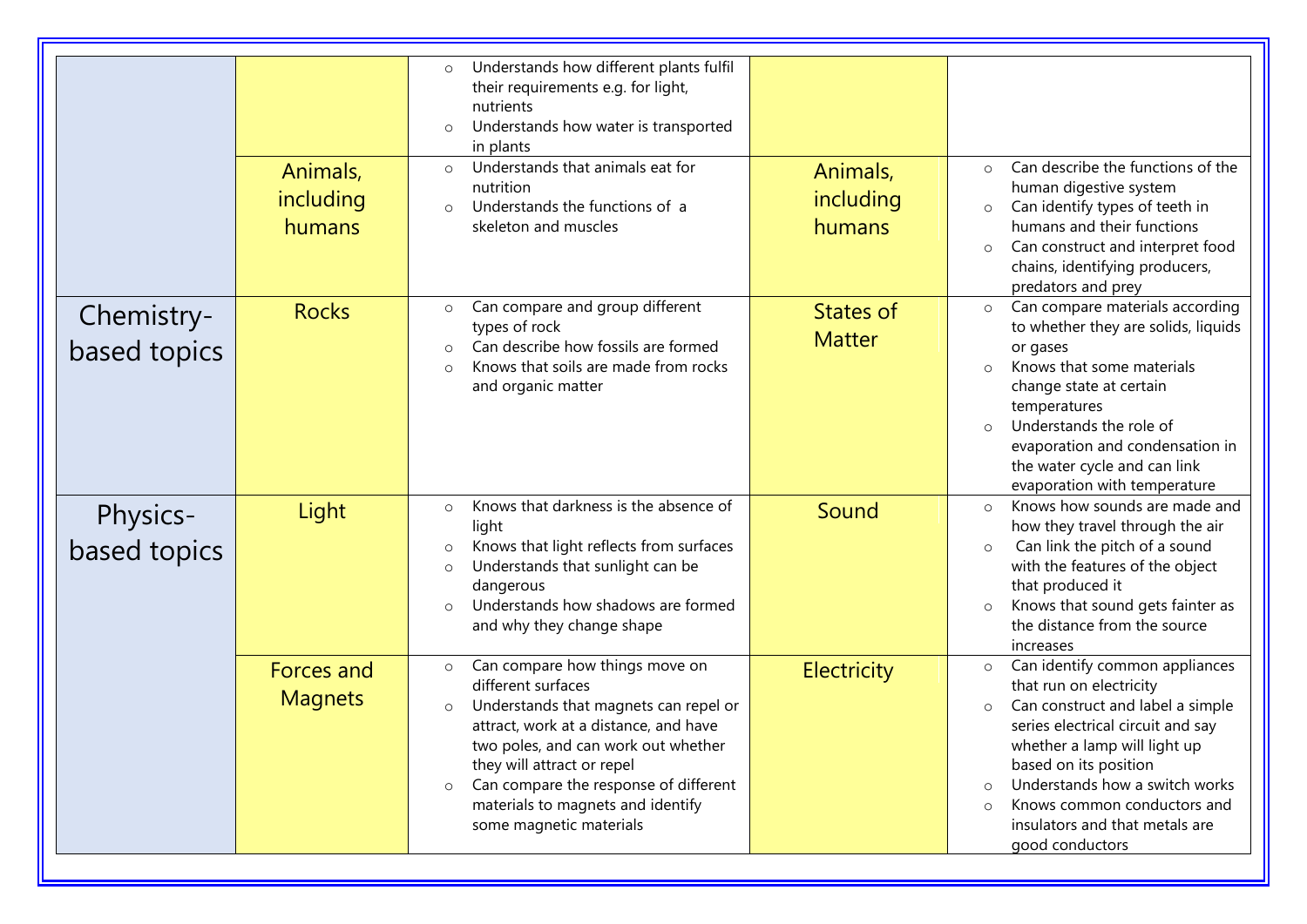### Science – Upper Key Stage 2 (Years 5 and 6)

|                           |                                            | Year 5                                                                                                                                                                                                                     |                                        | Year 6                                                                                                                                                                                                                                                                                                                                                                                   |
|---------------------------|--------------------------------------------|----------------------------------------------------------------------------------------------------------------------------------------------------------------------------------------------------------------------------|----------------------------------------|------------------------------------------------------------------------------------------------------------------------------------------------------------------------------------------------------------------------------------------------------------------------------------------------------------------------------------------------------------------------------------------|
| Working<br>Scientifically |                                            | Can take precise measurements at<br>$\circ$<br>intervals<br>Can use test results to set up further<br>$\circ$<br>comparative and fair tests<br>Can record more complex data using<br>$\circ$<br>appropriate representation |                                        | Can plan scientific enquiries,<br>$\circ$<br>controlling for variables where<br>necessary<br>Can present findings, including<br>$\circ$<br>conclusions, casual relationships,<br>explanation and degree of trust<br>in results<br>Can spot the use of scientific<br>$\circ$<br>evidence in argument                                                                                      |
| Biology-<br>based topics  | Living things<br>and their<br>habitats     | Can describe differences in the life<br>$\circ$<br>cycles of a mammal, amphibian, insect<br>and bird<br>Can describe the life process of<br>$\circ$<br>reproduction in some plants and<br>animals.                         | Living things<br>and their<br>habitats | Can classify living things into<br>$\circ$<br>broad groups and sub-groups,<br>and justify classification                                                                                                                                                                                                                                                                                 |
|                           | Animals,<br>including<br>humans            | Can describe the changes as humans<br>$\circ$<br>develop into old age                                                                                                                                                      | Animals,<br>including<br>humans        | Can name the main parts of the<br>$\circ$<br>human circulatory system and<br>can describe the functions of the<br>heart, blood vessels and blood<br>Can describe the impact of diet,<br>$\circ$<br>exercise, drugs and lifestyle on<br>the way the body functions<br>Can describe the ways that water<br>$\circ$<br>and nutrients are transported in<br>animals                          |
|                           | <b>Evolution and</b><br><b>Inheritance</b> | N/A                                                                                                                                                                                                                        | Evolution<br>and<br>Inheritance        | Recognises that living things<br>$\circ$<br>have changed over time and that<br>fossils provide information about<br>living things that inhabited the<br>earth millions of years ago<br>Recognises that living things<br>$\circ$<br>produce offspring of the same<br>kind, but not necessarily identical<br>to their parents<br>Understands how plants and<br>animals adapt to suit their |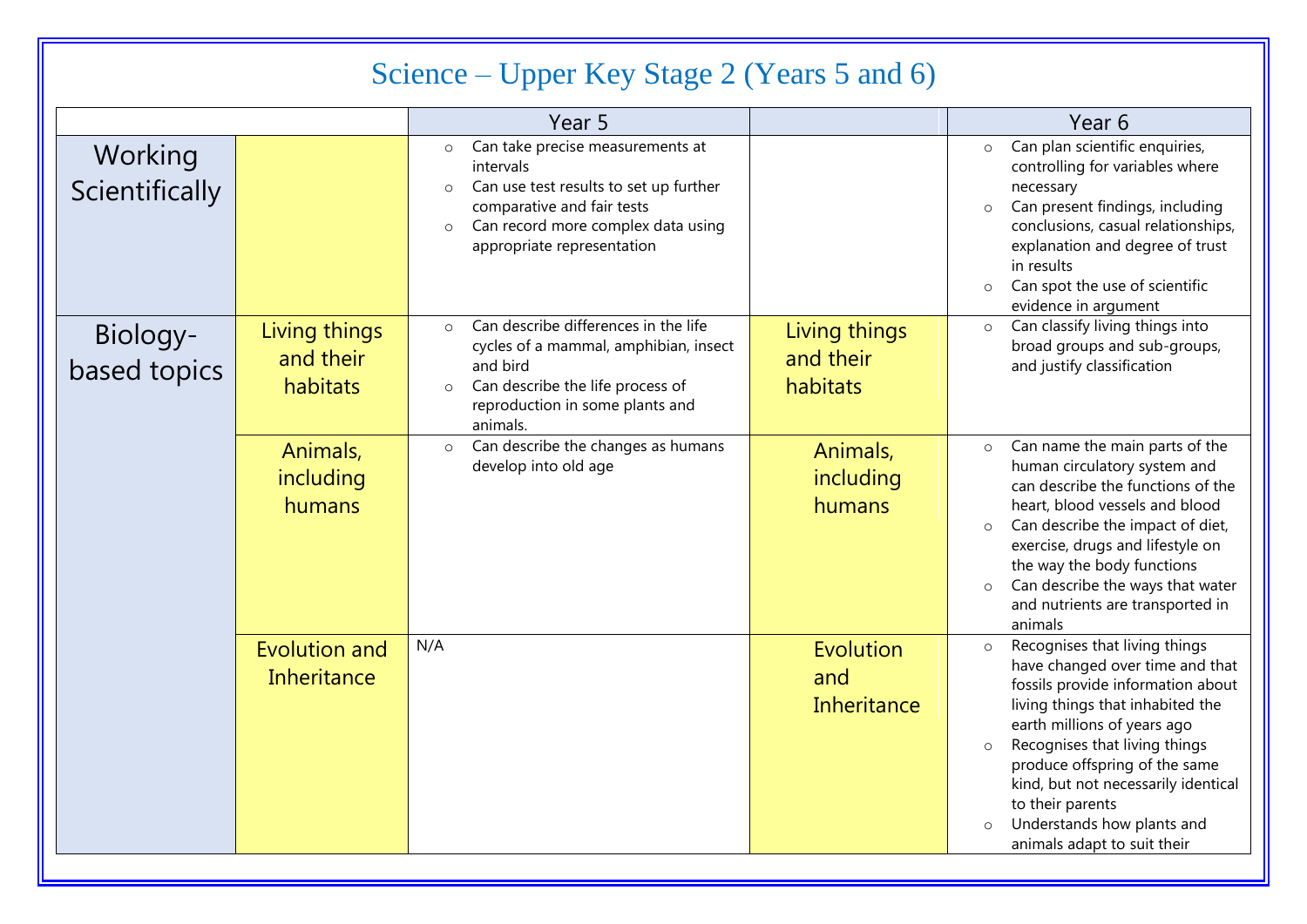|                            |                                           |                                                                                                                                                                                                                                                                                                                                                                                                                                                                                                                                        |             | environment and this may lead to                                                                                                                                                                                                                  |
|----------------------------|-------------------------------------------|----------------------------------------------------------------------------------------------------------------------------------------------------------------------------------------------------------------------------------------------------------------------------------------------------------------------------------------------------------------------------------------------------------------------------------------------------------------------------------------------------------------------------------------|-------------|---------------------------------------------------------------------------------------------------------------------------------------------------------------------------------------------------------------------------------------------------|
|                            |                                           |                                                                                                                                                                                                                                                                                                                                                                                                                                                                                                                                        |             | evolution                                                                                                                                                                                                                                         |
| Chemistry-<br>based topics | Properties and<br>changes of<br>materials | Understands the ideas of hardness,<br>$\circ$<br>translucence, solubility, conductivity<br>and response to magnets<br>Knows how to recover a substance<br>$\bigcirc$<br>from a solution<br>Knows how mixtures might be<br>$\circ$<br>separated e.g. filtering, sieving,<br>evaporating<br>Understands that dissolving, mixing<br>$\circ$<br>and changes of state are reversible,<br>but that there are exceptions<br>Can give reasons for the suitability of a<br>$\circ$<br>material for a particular job based on<br>its properties. |             | N/A                                                                                                                                                                                                                                               |
| Physics-<br>based topics   | <b>Earth and Space</b>                    | Knows the names and positions of<br>$\circ$<br>planets in the solar system<br>Understands the movement of planets<br>$\circ$<br>around the sun and the moon around<br>the earth<br>Knows that the sun, Earth and moon<br>$\circ$<br>are roughly spherical bodies<br>Understands how rotation produces<br>$\circ$<br>night and day                                                                                                                                                                                                      | Light       | Knows that light appears to travel<br>$\circ$<br>in straight lines<br>Knows that objects reflect light<br>$\Omega$<br>Can explain how eyes see using<br>$\circ$<br>light reflected from objects<br>Can explain the shape of<br>$\circ$<br>shadows |
|                            | <b>Forces</b>                             | Grasps the idea of gravity<br>$\circ$<br>Recognises the effects of air resistance,<br>$\circ$<br>water resistance and friction<br>Understands how levers, pulleys and<br>$\circ$<br>gears work                                                                                                                                                                                                                                                                                                                                         | Electricity | Can associate brightness and<br>$\circ$<br>volume with the number and<br>voltage of cells in a circuit<br>Can explain the way components<br>function in a circuit<br>Uses recognised symbols in a<br>circuit diagram                              |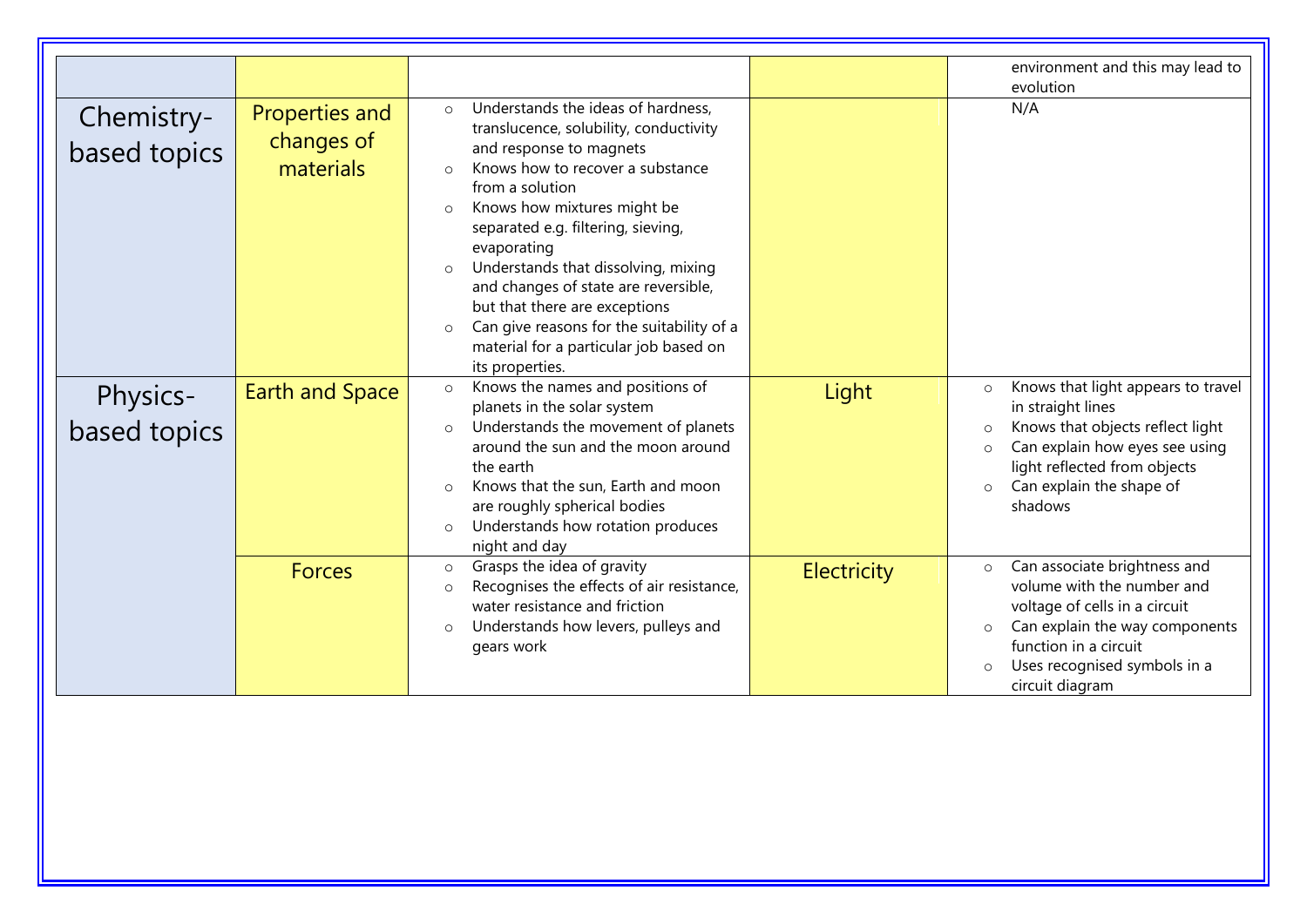# Art and Design

#### Art and Design – Key Stage 1 (Years 1 and 2)

| Year 1                                                                                                                                                                           | Year 2                                                                                                                                                                                                                                                     |
|----------------------------------------------------------------------------------------------------------------------------------------------------------------------------------|------------------------------------------------------------------------------------------------------------------------------------------------------------------------------------------------------------------------------------------------------------|
| Has planned and made a product to a simple specification, and evaluated it<br>O<br>afterwards                                                                                    | Has planned and made products using different materials and appreciates<br>$\circ$<br>what different material are good for                                                                                                                                 |
| Is able to demonstrate variety and increasing control in drawing and<br>$\circ$<br>painting                                                                                      | Has experienced sculpture and shown some early skill in planning the work<br>and managing the medium                                                                                                                                                       |
| Is able to decorate in a number of ways e.g. using colour, pattern, texture<br>$\circ$<br>Can describe the work and distinctive style of one or two important artists<br>$\circ$ | Has taken account of aesthetic factors in designing a product e.g.<br>$\circ$<br>appearance, shape, ease of use, colour<br>Can compare and contrast different disciplines and artists, using examples to<br>$\circ$<br>show what is distinctive about them |

#### Art and Design – Lower Key Stage 2 (Years 3 and 4)

| Year 3                                                                                                                      | Year 4                                                                                                                                             |
|-----------------------------------------------------------------------------------------------------------------------------|----------------------------------------------------------------------------------------------------------------------------------------------------|
| Has made effective use of a sketchbook to record observations and gather<br>ideas                                           | Has made effective use of a sketch boo to gather and develop early ideas<br>Has experienced a range of painting tools and materials and made clear |
| Has experienced a range of drawing tools and materials and made clear<br>progress in one or more of these                   | progress in 2D arts<br>Can describe the work and distinctive style of a handful of significant artists,                                            |
| Can describe the work and distinctive style of a handful of significant artists,<br>craft-makers and architects across time | craft-makers and architects of a particular period of time                                                                                         |

#### Art and Design – Upper Key Stage 2 (Years 5 and 6)

| Year 5                                                                                                                                                                                                                                                                                                                                                               | Year 6                                                                                                                                                                                                                                                                                                                                                                                                      |
|----------------------------------------------------------------------------------------------------------------------------------------------------------------------------------------------------------------------------------------------------------------------------------------------------------------------------------------------------------------------|-------------------------------------------------------------------------------------------------------------------------------------------------------------------------------------------------------------------------------------------------------------------------------------------------------------------------------------------------------------------------------------------------------------|
| o Has made effective use of a sketch book to gather, develop and experiment<br>with ideas<br>Has experienced a range of 3D are tools and materials and made clear<br>$\circ$<br>progress in one or more of these<br>$\circ$ Can describe the work and distinctive style of a handful of significant artists,<br>craft makers and architects or a particular movement | o Has made effective use of a sketch book to initiate and incubate ideas for<br>future projects<br>o Has experienced two or three crafts or new arts such as computer art or<br>textiles and has made clear progress in one or more of these<br>○ Can describe the work and distinctive style of a handful of significant artists,<br>craft makers and architects united by locality, period, theme or art. |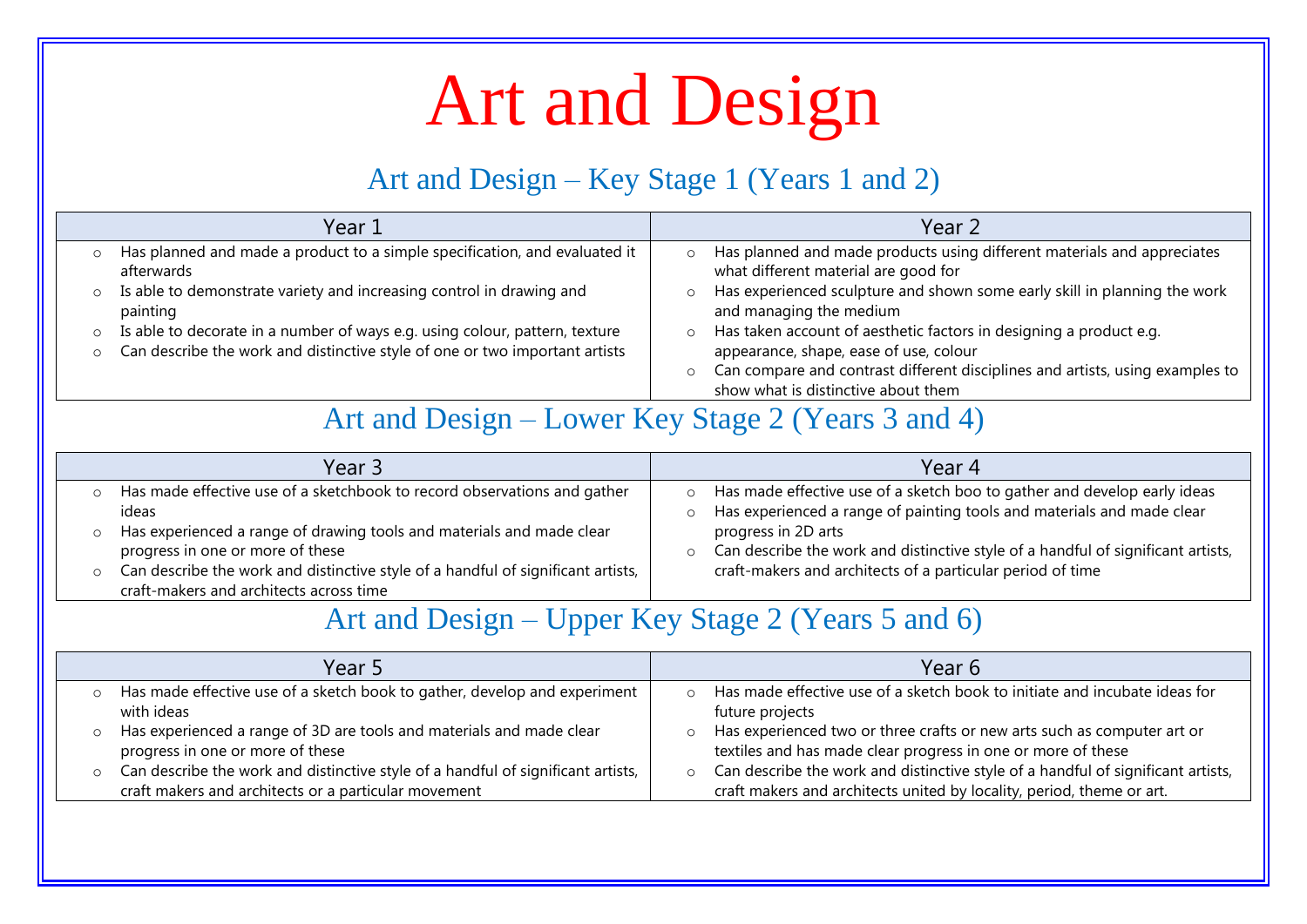# Computing

#### Computing – Key Stage 1 (Years 1 and 2)

| Year 1                                                                    |         | Year 2                                                                |
|---------------------------------------------------------------------------|---------|-----------------------------------------------------------------------|
| Understands the importance of giving clear, precise, logical instructions | O       | Understands what an algorithm is and how devices use them             |
| Can create a simple programme                                             |         | Can debug a simple programme                                          |
| Knows how to save, open and store simple digital content                  |         | Can organise own data store                                           |
| Knows a range of important uses of IT                                     | $\circ$ | Knows why IT is important for society more generally                  |
| Understands and respects privacy and knows why some uses of the           | O       | Knows how to keep own information private and what to do if concerned |
| computer are discouraged                                                  |         | about content or behaviour                                            |

#### Computing – Lower Key Stage 2 (Years 3 and 4)

|         | Year 3                                                                                      | Year 4                                                                                                                      |
|---------|---------------------------------------------------------------------------------------------|-----------------------------------------------------------------------------------------------------------------------------|
|         | Can write simple programmes to do specific things e.g. control physical<br>systems          | Can use logic to explain or correct an algorithm, and solve a programming<br>problem by breaking it down into smaller parts |
|         | Can explain in simple terms a computer network and the internet, and why<br>they are useful | Can use a search engine with some discrimination and understand how it<br>selects and ranks items                           |
| $\circ$ | Understands the benefits and threats of the internet and how they can be<br>minimised       | Recognises acceptable and unacceptable behaviour on digital media and<br>how to respond to it                               |

#### Computing – Upper Key Stage 2 (Years 5 and 6)

| Year 5                                                                                   | Year 6                                                                                                                 |
|------------------------------------------------------------------------------------------|------------------------------------------------------------------------------------------------------------------------|
| Uses sequences, selection and repetition in programmes                                   | Can work with variables and various forms of input and output<br>$\circ$                                               |
| Can draw from a variety of software to get sound information and put it to<br>good use   | Can exploit and combine a range of software and digital devices to create<br>useful new programmes, content or systems |
| Can discriminate between useful, reliable information and that which is less<br>reliable | Is a discriminating and efficient user of digital information<br>$\circ$                                               |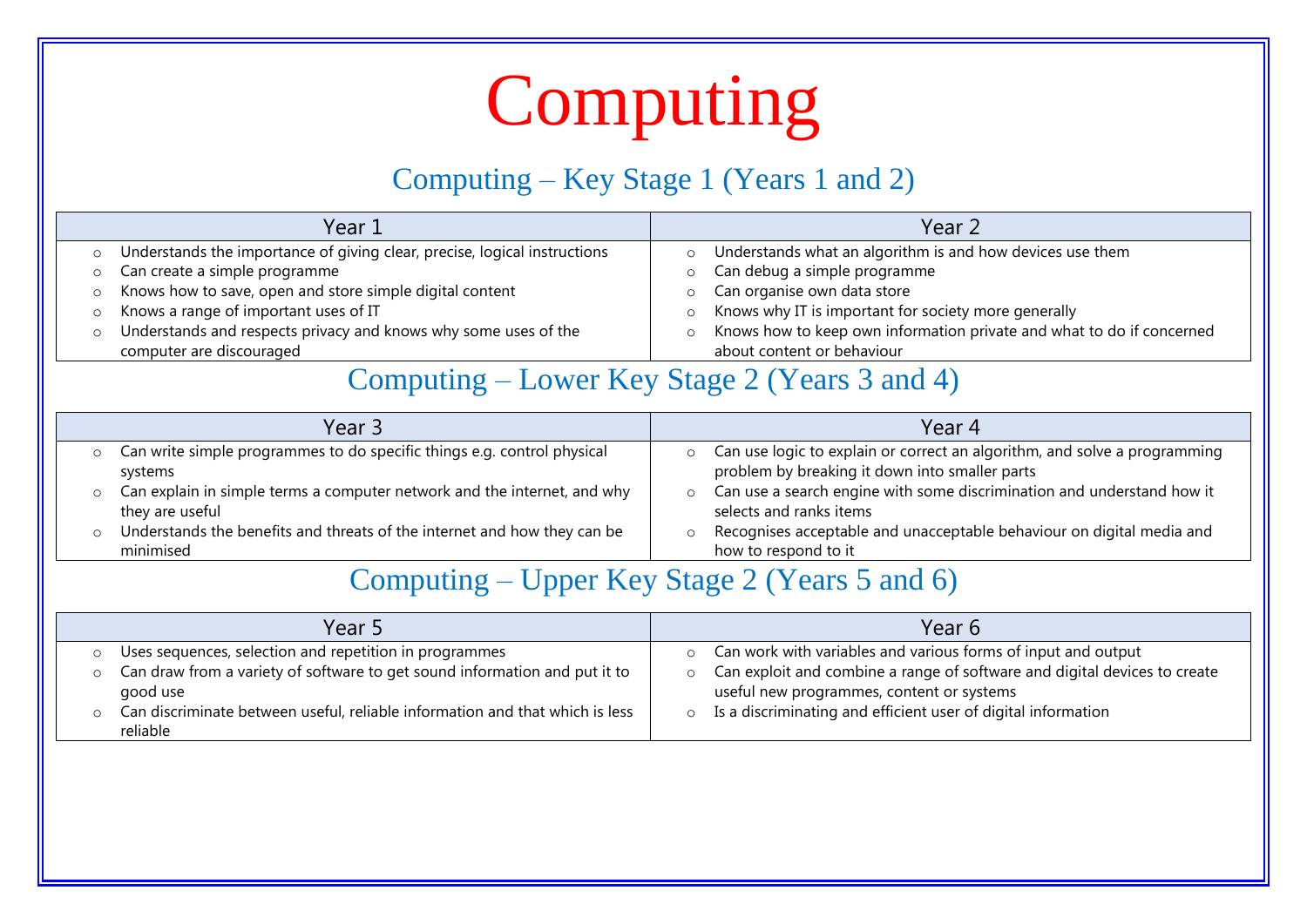# Design and Technology

#### Design and Technology – Key Stage 1 (Years 1 and 2)

|                  | Year 1                                                                     | Year 2                                                                                                 |  |
|------------------|----------------------------------------------------------------------------|--------------------------------------------------------------------------------------------------------|--|
| Design           | Can plan a product on the basis of its use, purpose and<br>appeal          | Can use a range of methods to help plan a product e.g. sketches,<br>$\circ$<br>research, oral feedback |  |
| Make             | Can choose appropriate materials and tools to make a<br>$\circ$<br>product | Can consider the benefits of alternative materials and approaches<br>$\circ$<br>to making a product    |  |
| Evaluate         | Can evaluate existing products against given criteria<br>$\circ$           | Can evaluate their own plans against criteria<br>$\circ$                                               |  |
| <b>Technical</b> | Can build and improve structures e.g. to be stable                         | Can employ mechanisms such as pulleys and wheels in making a<br>$\circ$<br>product                     |  |
| Knowledge        |                                                                            |                                                                                                        |  |
| Cooking and      | Knows where food comes from                                                | Can prepare a meal that is compatible with a healthy balanced<br>$\circ$<br>diet                       |  |
| <b>Nutrition</b> |                                                                            |                                                                                                        |  |

#### Design and Technology – Lower Key Stage 2 (Years 3 and 4)

|                  | Year 3                                                                                | Year 4                                                                                                                          |
|------------------|---------------------------------------------------------------------------------------|---------------------------------------------------------------------------------------------------------------------------------|
| Design           | Can research and discuss ideas and review existing<br>products to inform a new design | Can articulate criteria for the design of a product based on its<br>$\circ$<br>purpose, intended user and resources available   |
| Make             | Can select an appropriate tool for the job, and use it<br>$\circ$<br>safely           | Can select the most suitable tool from a range on offer, and use it<br>$\circ$<br>safely                                        |
| Evaluate         | Can comment on the strengths and weaknesses of<br>existing products                   | Can measure own products against criteria<br>$\circ$                                                                            |
| <b>Technical</b> | Knows how to strengthen a structure<br>$\circ$                                        | Knows a range of mechanisms to assist the working of a design<br>$\circ$                                                        |
| Knowledge        |                                                                                       |                                                                                                                                 |
| Cooking and      | Knows the main food groups and that a healthy diet is<br>balanced                     | Can explain, in basic terms, what is meant by a healthy and<br>$\circ$<br>balanced diet and where the major risks to health lie |
| <b>Nutrition</b> |                                                                                       |                                                                                                                                 |

Design and Technology – Upper Key Stage 2 (Years 5 and 6)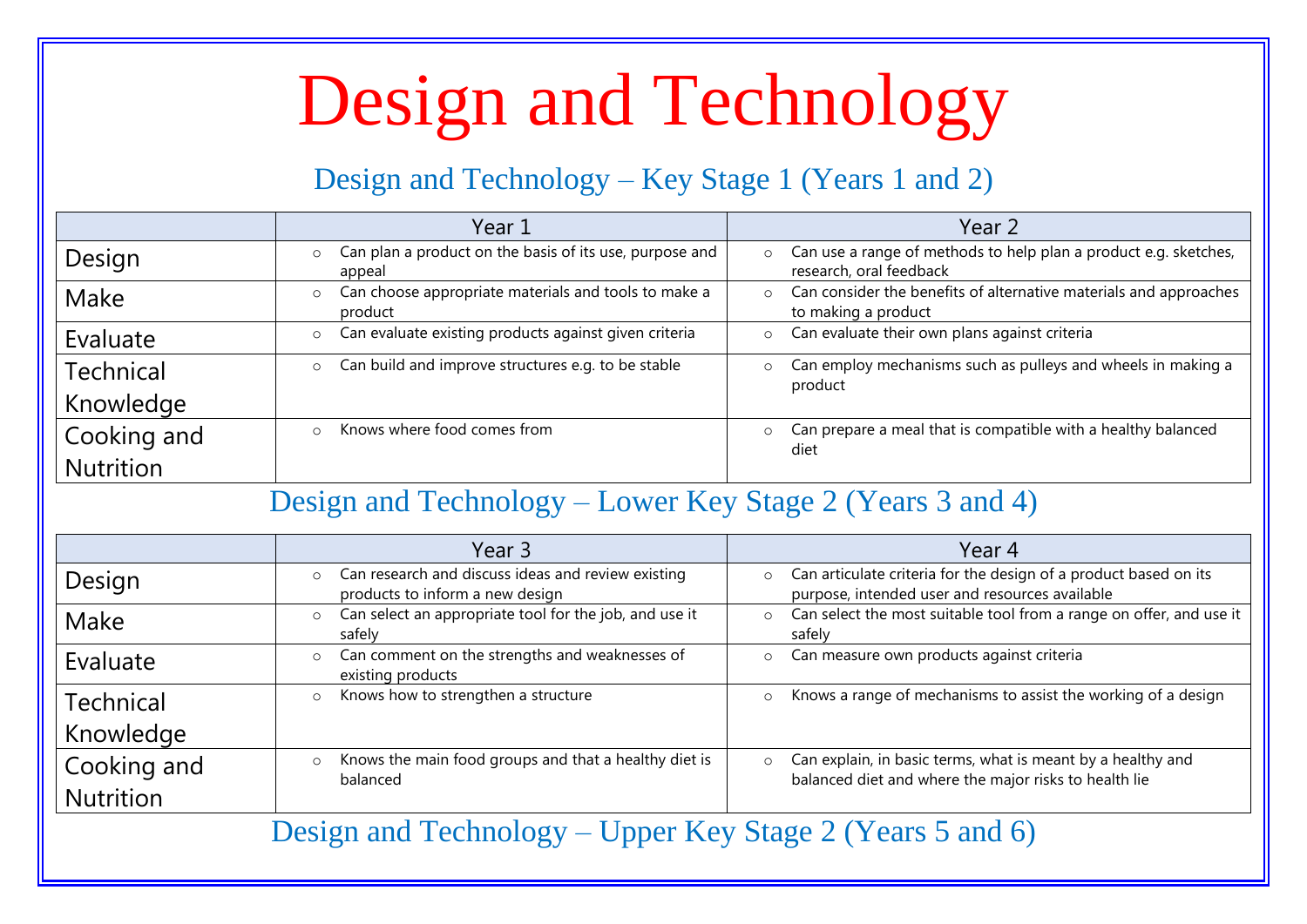|                  | Year 5                                                                                                                | Year 6                                                                                                                                         |
|------------------|-----------------------------------------------------------------------------------------------------------------------|------------------------------------------------------------------------------------------------------------------------------------------------|
| Design           | Can generate and develop ideas in the form of<br>$\circ$<br>sketches, prototypes and plans                            | Can explain how and why a design has been developed and use<br>$\circ$<br>feedback to refine plans                                             |
| Make             | Can select suitable materials and components for the<br>$\Omega$<br>job                                               | Can make innovative choices and combinations of materials to<br>$\circ$<br>fulfil a job                                                        |
| Evaluate         | Can seek and respond to the opinions of others to help  <br>$\circ$<br>improve a product                              | Knows of some key designs and designers and why they were<br>$\circ$<br>significant                                                            |
| Technical        | Understands and applies electrical systems to products<br>$\circ$                                                     | Understands and applies computing to product development<br>$\circ$                                                                            |
| Knowledge        |                                                                                                                       |                                                                                                                                                |
| Cooking and      | Can prepare a few savoury and healthy dishes, using a<br>$\circ$<br>range of cooking techniques e.g. grilling, baking | Understands seasonality in food, and can prepare food that is in<br>$\circ$<br>keeping with the season, is fresh and tasty as well as healthy. |
| <b>Nutrition</b> |                                                                                                                       |                                                                                                                                                |

# Geography

### Geography – Key Stage 1 (Years 1 and 2)

|                 | Year 1                                                                                  | Year 2                                                                                                                               |
|-----------------|-----------------------------------------------------------------------------------------|--------------------------------------------------------------------------------------------------------------------------------------|
| Locational      | Can name and locate the world's seven continents and<br>$\circ$<br>five oceans on a map | Can name and locate the four countries and capital cities of the<br>$\circ$<br>UK and its surrounding seas on a map                  |
| Knowledge       |                                                                                         |                                                                                                                                      |
| Place Knowledge | Can describe the characteristics of one area of the UK<br>$\circ$                       | Can describe the characteristics of a Non-European area and<br>$\circ$<br>contrast it with the UK                                    |
| Human and       | Can describe the seasons and weather patterns for the<br>$\circ$<br>UK                  | Can locate hot and cold areas of the world on a map<br>$\circ$<br>Knows the correct terms for common features of human<br>$\bigcirc$ |
| Physical        | Knows the geographical terms for common physical<br>$\circ$                             | geography                                                                                                                            |
| Geography       | features                                                                                |                                                                                                                                      |
| Geographical    | Can find the UK, continents, oceans and other places<br>$\circ$<br>studied on a map     | Can make sense of features in an aerial photograph<br>$\circ$<br>Can draw a simple map with a key                                    |
| skills and      | Knows the points of the compass<br>$\circ$                                              | O<br>Can observe and describe the geography of the school area<br>$\circ$                                                            |
| fieldwork       |                                                                                         |                                                                                                                                      |

Geography – Lower Key Stage 2 (Years 3 and 4)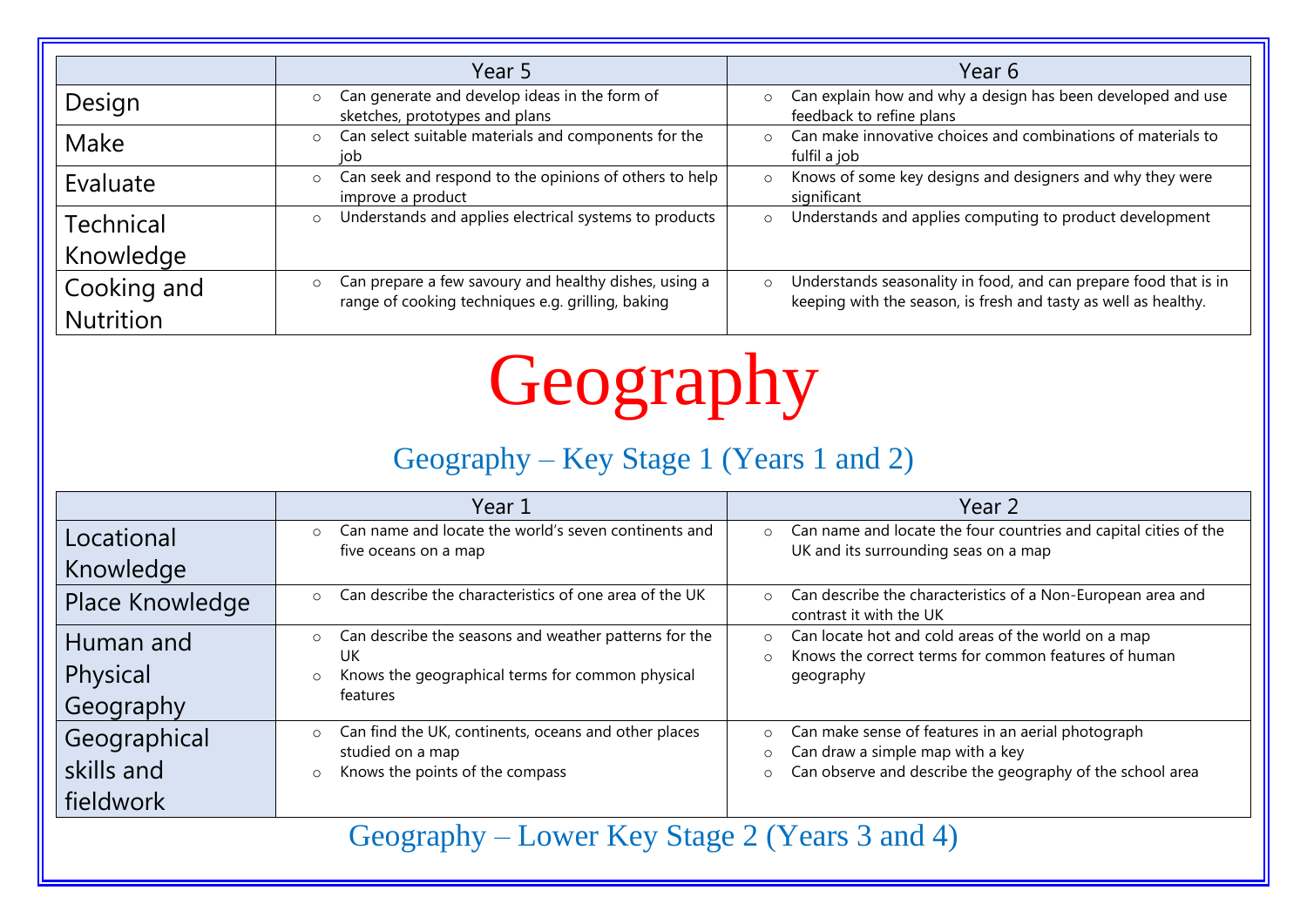|                                         | Year 3                                                                                                                                                                                            | Year 4                                                                                                    |
|-----------------------------------------|---------------------------------------------------------------------------------------------------------------------------------------------------------------------------------------------------|-----------------------------------------------------------------------------------------------------------|
| Locational<br>Knowledge                 | Can identify the main geographical features of the UK<br>$\circ$<br>and its distinctive region<br>Can describe the local region and recognise its<br>$\circ$<br>distinctive geographical features | Can locate the countries of Europe (including Russia) and<br>$\circ$<br>describe their principle features |
| Place Knowledge                         | Can describe in some detail the geographical<br>$\circ$<br>characteristics of a region of the UK                                                                                                  | Can make key comparisons between an area of the UK and one in<br>$\circ$<br>Europe                        |
| Human and<br>Physical<br>Geography      | Can explain the water cycle and the river system<br>$\circ$                                                                                                                                       | Can explain volcanoes, earthquakes and the geography of<br>$\circ$<br>mountains                           |
| Geographical<br>skills and<br>fieldwork | Can use the eight point compass, four and six grid<br>$\circ$<br>references, symbols and keys                                                                                                     | Can use maps to research and then describe the features of an<br>$\circ$<br>area                          |

### Geography – Upper Key Stage 2 (Years 5 and 6)

|                                         | Year 5                                                                                                                                                                                        | Year 6                                                                                                                                                                                                            |
|-----------------------------------------|-----------------------------------------------------------------------------------------------------------------------------------------------------------------------------------------------|-------------------------------------------------------------------------------------------------------------------------------------------------------------------------------------------------------------------|
| Locational<br>Knowledge                 | Can explain longitude and latitude and associated<br>$\circ$<br>terms e.g. equator<br>Can locate the countries of North and South America<br>$\circ$<br>and describe their principle features | Can explain the Greenwich meridian and the time zones<br>$\circ$<br>Can trace the geographical development of an area over time<br>$\circ$<br>showing how its environment and land uses have changed over<br>time |
| Place Knowledge                         | Can make key comparisons between an area of the UK<br>$\circ$<br>and one in the Americas                                                                                                      | Can make a three-way comparison of one aspect of Geography<br>$\circ$<br>from the UK, Europe, North or South America                                                                                              |
| Human and<br>Physical<br>Geography      | Recognises climate zones and biomes and can explain<br>vegetation belts                                                                                                                       | Recognises the signs of human geography, including settlements<br>$\circ$<br>and the use of natural resources, and how these resources are<br>distributed                                                         |
| Geographical<br>skills and<br>fieldwork | Is able to observe, measure and record what is seen in<br>$\circ$<br>fieldwork                                                                                                                | Is able to construct maps, sketches, graphs, etc. as appropriate to<br>$\circ$<br>support fieldwork                                                                                                               |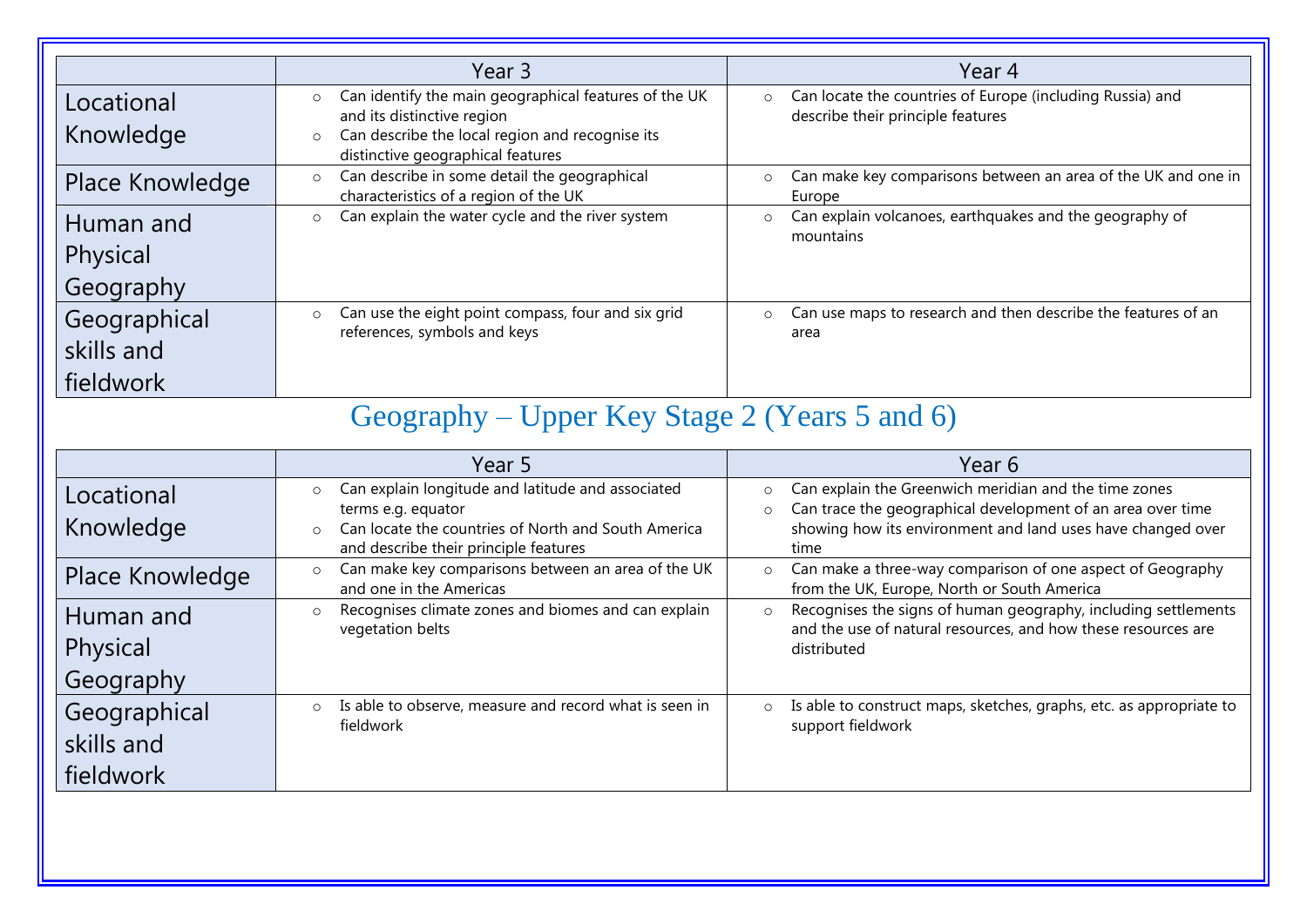# History

#### History – Key Stage 1 (Years 1 and 2)

|                                   | Year 1                                                                                                                                                                             | Year 2                                                                                                                                                                                       |
|-----------------------------------|------------------------------------------------------------------------------------------------------------------------------------------------------------------------------------|----------------------------------------------------------------------------------------------------------------------------------------------------------------------------------------------|
| Changes within<br>living memory   | Can identify people, practices or articles (such as<br>$\circ$<br>parents or favourite toys) that have changed in one's<br>own memory and consider why that change has<br>occurred | Can pinpoint significant personal, social or national events that<br>$\circ$<br>have happened within one's own memory (such as Olympic<br>Games, elections) and why they have been important |
| Events beyond<br>living memory    | Can describe a famous event that happened before<br>$\circ$<br>one's own time, know when it happened and say why it<br>was important                                               | Has constructed an historical timeline and knows what life was<br>$\circ$<br>like in one or two different periods                                                                            |
| Significant<br><b>Individuals</b> | Can name a handful of famous men and women, say<br>$\circ$<br>when they lived and what they did was important                                                                      | Can describe a linked group of significant people and what they<br>$\circ$<br>contributed to their field e.g. monarchs, explorers, inventors                                                 |
| <b>Local History</b>              | Can name a significant local person (place or event)<br>$\circ$<br>and why he/she (it) is considered important                                                                     | Can describe a significant local place (person or event) and why it<br>$\circ$<br>(he/she) is considered important                                                                           |

#### History – Lower Key Stage 2 (Years 3 and 4)

|                        |                                                         | Year 3                                                                                                                                     |         | Year 4                                                                                                                                        |
|------------------------|---------------------------------------------------------|--------------------------------------------------------------------------------------------------------------------------------------------|---------|-----------------------------------------------------------------------------------------------------------------------------------------------|
| <b>British History</b> | Stone age to Iron<br>Age                                | Can describe what life was like during this<br>period, how the discovery of metals changed<br>it, and knows what kind of evidence survives | N/A     |                                                                                                                                               |
|                        | The Roman empire<br>and its impact on<br><b>Britain</b> | N/A                                                                                                                                        | $\circ$ | Understands why the Romans invaded Britain,<br>can identify some of the benefits they<br>brought, and knows what kind of evidence<br>survives |
| A local History study  |                                                         | Can describe a significant local event or period<br>(person or group) and explain why it (he/she)<br>is considered important               | $\circ$ | Can describe how the locality has changed<br>over time e.g. from village to town, from<br>agricultural to industrial                          |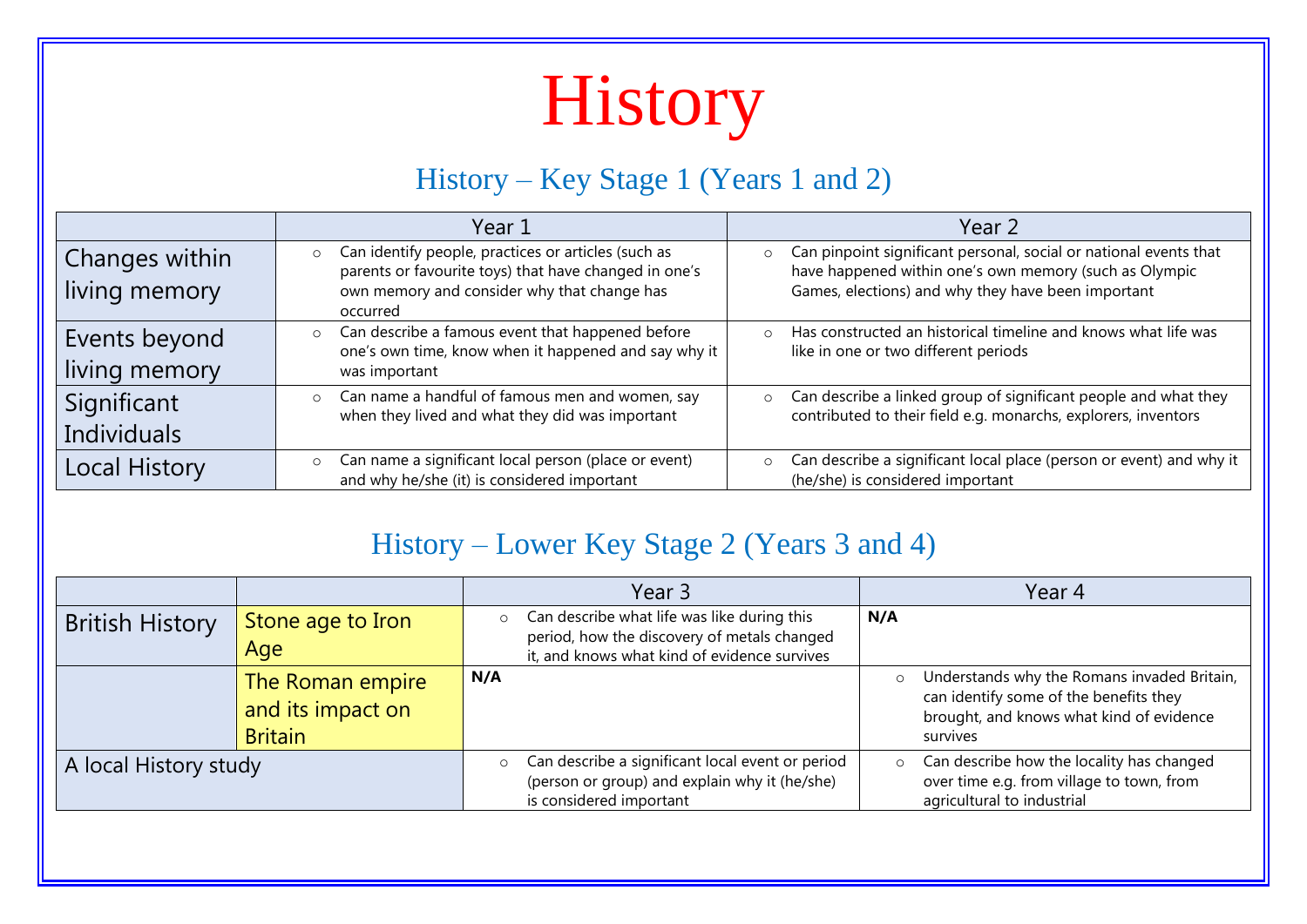| An aspect or theme in British History<br>that extends beyond 1066<br><b>Earliest Civilisations</b> |                                                                          | Can trace the development of a simple object<br>$\circ$<br>or commonplace activity over time, showing<br>how it changed and why<br>Can describe the achievements of the earliest<br>$\circ$<br>civilisations, and the lives of people in either<br>Sumer, Indus or Egypt<br>History – Upper Key Stage 2 (Years 5 and 6) |                                                                                                                                                    | Can trace the development of a more complex<br>$\circ$<br>subject over time, such as a family or an<br>occupation, showing how it changed and why<br>Can describe the achievements, society and<br>$\circ$<br>everyday life of the ancient Greeks and how<br>they have influenced the western world |                                                                                                                                                                                                            |
|----------------------------------------------------------------------------------------------------|--------------------------------------------------------------------------|-------------------------------------------------------------------------------------------------------------------------------------------------------------------------------------------------------------------------------------------------------------------------------------------------------------------------|----------------------------------------------------------------------------------------------------------------------------------------------------|-----------------------------------------------------------------------------------------------------------------------------------------------------------------------------------------------------------------------------------------------------------------------------------------------------|------------------------------------------------------------------------------------------------------------------------------------------------------------------------------------------------------------|
|                                                                                                    |                                                                          |                                                                                                                                                                                                                                                                                                                         | Year 5                                                                                                                                             |                                                                                                                                                                                                                                                                                                     | Year 6                                                                                                                                                                                                     |
| <b>British History</b>                                                                             | <b>Britain's settlement</b><br>by Anglo-Saxons and<br><b>Scots</b>       | $\circ$                                                                                                                                                                                                                                                                                                                 | Understands where and why settlers arrived in<br>England after the Roman Empire collapsed and<br>how they influenced and adapted to British life   | N/A                                                                                                                                                                                                                                                                                                 |                                                                                                                                                                                                            |
|                                                                                                    | The Viking and<br>Anglo-Saxon<br>struggles for the<br>kingdom of England | N/A                                                                                                                                                                                                                                                                                                                     |                                                                                                                                                    | $\circ$                                                                                                                                                                                                                                                                                             | Can explain the sequence of events caused by<br>Viking invasions, English resistance and how<br>the Anglo Saxons finally gained power in<br>England                                                        |
| A local History study                                                                              |                                                                          | $\circ$                                                                                                                                                                                                                                                                                                                 | Recognises evidence of the past in the local<br>environment                                                                                        | $\circ$                                                                                                                                                                                                                                                                                             | Can explain how a national event affected the<br>locality e.g. socially, economically                                                                                                                      |
| An aspect or theme in British History<br>that extends beyond 1066                                  |                                                                          | $\circ$                                                                                                                                                                                                                                                                                                                 | Can describe a turning point or a change in<br>British history, explain what happened, why it<br>happened and why it turned out to be<br>important | $\circ$                                                                                                                                                                                                                                                                                             | Can explain why a turning point or change<br>occurred, recognising the forces that<br>supported and held it back, understanding<br>why it reached the conclusion it did and what<br>it's consequences were |
| <b>Earliest Civilisations</b>                                                                      |                                                                          | $\circ$                                                                                                                                                                                                                                                                                                                 | Recognises similarities and differences<br>between British and Islamic, Mayan or Benin<br>societies around 900AD                                   | N/A                                                                                                                                                                                                                                                                                                 |                                                                                                                                                                                                            |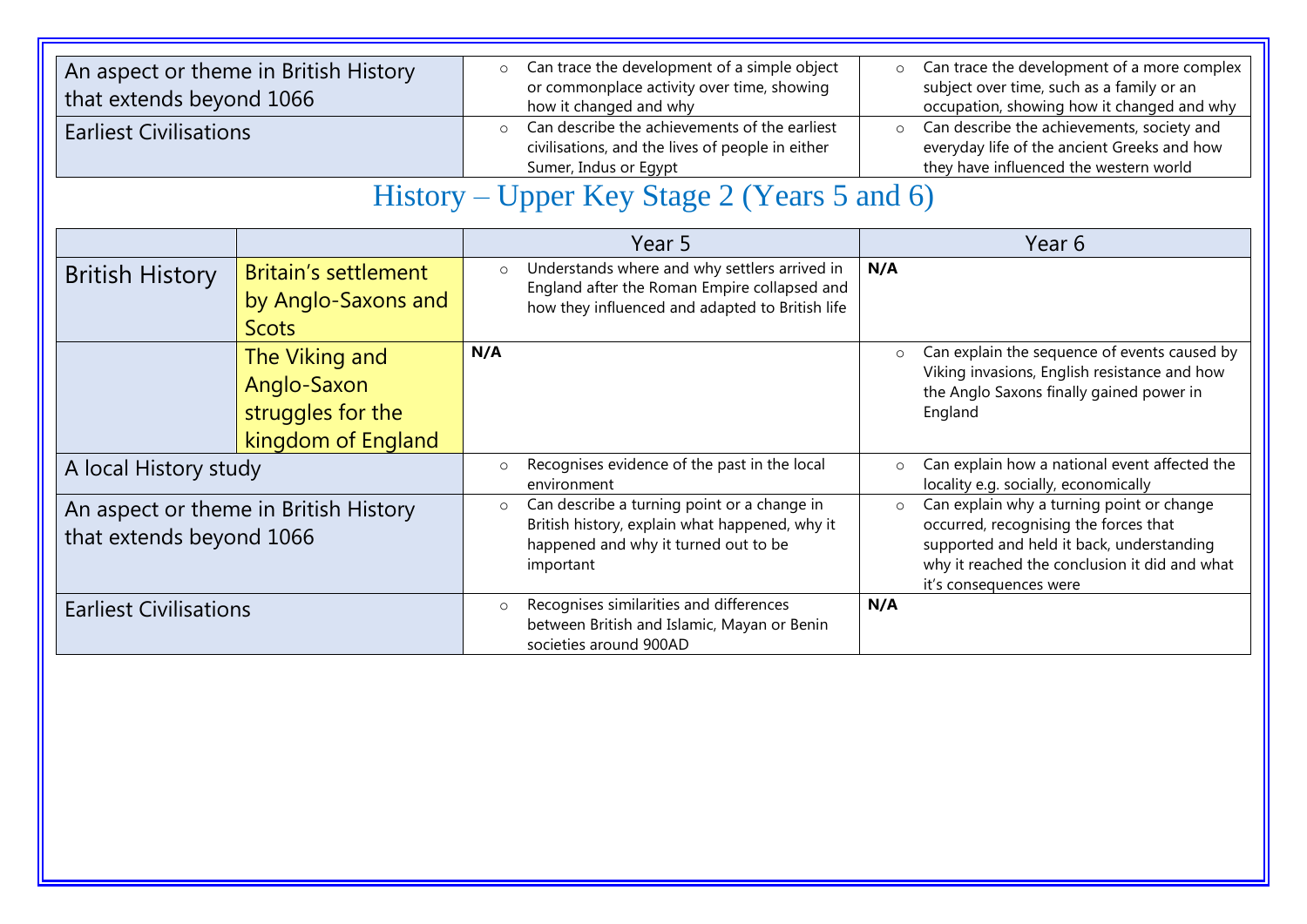# Modern Foreign Languages (French)

French is only taught in Years 3 - 6 at UTS, although sometimes other languages will be brought into other year groups as part of a topic.

| Year 3                                                                                                                                                                                                                                                                                                                                     | Year 4                                                                                                                                                                                                                                                                                                                                                                                                                        |
|--------------------------------------------------------------------------------------------------------------------------------------------------------------------------------------------------------------------------------------------------------------------------------------------------------------------------------------------|-------------------------------------------------------------------------------------------------------------------------------------------------------------------------------------------------------------------------------------------------------------------------------------------------------------------------------------------------------------------------------------------------------------------------------|
| Knows that there are many languages across the world<br>$\circ$<br>and that they used different words and ways of making<br>sense<br>Knows words and useful phrases in the target<br>$\circ$<br>language e.g. numbers, yes/no, please/thank you,<br>hello, where is?, I am<br>Responds to a handful of simple questions such as<br>$\circ$ | Can write and illustrate some simple sentences in the target<br>$\circ$<br>language and know what each word means e.g. This is a  I wish<br>to buy a  I like  I don't like<br>Knows that some languages distinguish between genders and<br>$\circ$<br>how this happens in the target language<br>Knows a range of everyday nouns<br>$\circ$<br>Knows a number of useful adjectives such as big, little, good, bad,<br>$\circ$ |
| What is your name? Would you like? Where is?<br>Can recite a simple rhyme in the target language<br>$\circ$                                                                                                                                                                                                                                | red, green<br>Knows the definite and indefinite articles<br>$\Omega$<br>Knows a handful of useful prepositions such as to, in, up and<br>$\circ$<br>down                                                                                                                                                                                                                                                                      |
| Year 5                                                                                                                                                                                                                                                                                                                                     | Year 6                                                                                                                                                                                                                                                                                                                                                                                                                        |
| Knows a handful of useful verbs such as be, go, like,<br>$\circ$<br>have, do and how they are used in the present tense                                                                                                                                                                                                                    | Can use the accent and intonation of the target language<br>$\circ$<br>Knows some useful adverbs such as quickly, slowly, often<br>$\circ$                                                                                                                                                                                                                                                                                    |
| Can respond to common instructions e.g. Go to Pick<br>$\circ$<br>up tell me                                                                                                                                                                                                                                                                | Know some useful conjunctions such as and, next and but<br>$\circ$<br>Knows the main pronouns and can use them in a sentence<br>$\circ$                                                                                                                                                                                                                                                                                       |
| Can start a conversation in the target language e.g. in a<br>$\circ$<br>shop, when meeting new people, etc.                                                                                                                                                                                                                                | Has a sizeable vocabulary of everyday words relating to home,<br>$\circ$<br>school and locality                                                                                                                                                                                                                                                                                                                               |
| Has a sense of the order and construction of simple<br>$\circ$<br>sentences in the target language                                                                                                                                                                                                                                         | Can construct longer sentences, some containing two clauses<br>$\circ$                                                                                                                                                                                                                                                                                                                                                        |
| Can generate and write down simple sentences<br>$\circ$                                                                                                                                                                                                                                                                                    |                                                                                                                                                                                                                                                                                                                                                                                                                               |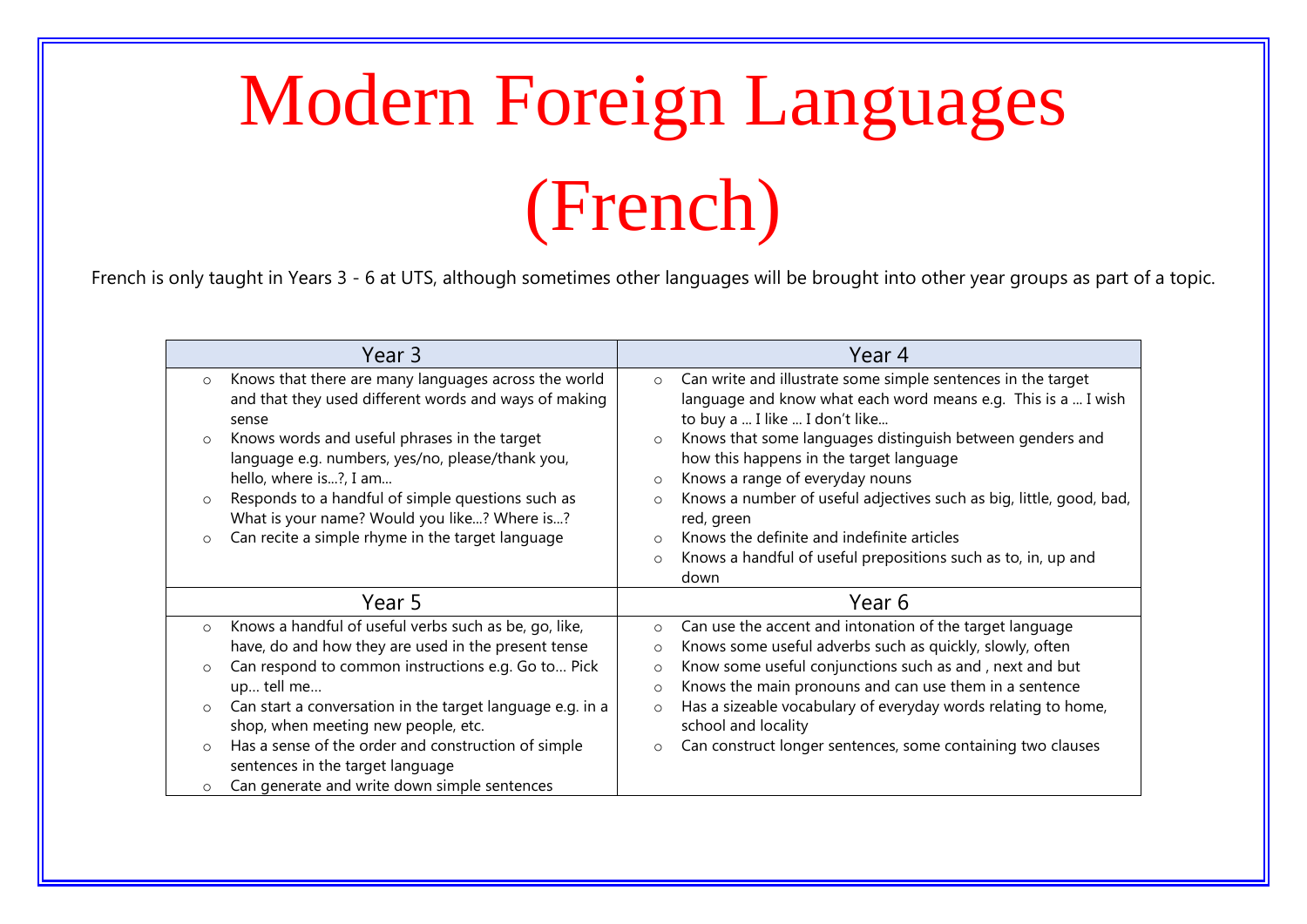### Music

#### Music – Key Stage 1 (Years 1 and 2)

|         | Year 1                                                                                                                                                 | Year 2                                                                                                                                     |
|---------|--------------------------------------------------------------------------------------------------------------------------------------------------------|--------------------------------------------------------------------------------------------------------------------------------------------|
| Perform | Joins in simple songs, chants and rhymes<br>Can work with others to combine sounds to<br>accompany a song or chant or create a short rhythmic<br>piece | Sings and chants expressively to reflect meaning<br>$\circ$<br>Can demonstrate the way different kinds of instruments make<br>their sounds |
| Compose | Has worked out how to make different sounds and<br>rhythms from a range of different instruments                                                       | Can use an instrument to join in or generate a musical pattern,<br>$\circ$<br>adjusting volume, tone and tempo to suit                     |
| Listen  | Can attend to different types of music and describe<br>$\circ$<br>them in basic terms                                                                  | Can listen to pieces of music and describe the kind of instruments<br>$\circ$<br>and sounds they include                                   |

#### Music – Lower Key Stage 2 (Years 3 and 4)

|         | Year 3                                                                                               | Year 4                                                                                              |
|---------|------------------------------------------------------------------------------------------------------|-----------------------------------------------------------------------------------------------------|
| Perform | Can adapt and improve a musical performance e.g.<br>$\circ$<br>singing or playing a short piece      | Is able to increase accuracy, control and expression through<br>practice and rehearsal              |
| Compose | Can improvise a short simple musical piece<br>$\circ$                                                | Can compose a short, simple and coherent musical piece                                              |
| Listen  | Can listen to and recall a short musical sequence<br>Can describe the main features of longer pieces | Can identify the kind of music they have listened to and give a<br>reasoned personal reaction to it |

#### Music – Upper Key Stage 2 (Years 5 and 6)

|         | Year 5                                                                                                     | Year 6                                                                                                                                         |
|---------|------------------------------------------------------------------------------------------------------------|------------------------------------------------------------------------------------------------------------------------------------------------|
| Perform | Can practise, rehearse and perform with others and<br>contribute to gradual improvement in the performance | Is able to develop and perform a solo or small group presentation<br>for an audience                                                           |
| Compose | Appreciates that there may be different ways to<br>perform or express the same piece of music              | Is able to use staff and other musical notations to record simple<br>compositions                                                              |
| Listen  | Can describe the salient features of a piece of music<br>and know what tradition it belongs to             | Is familiar with some great composers and their place in history of<br>music, and is able to describe their musical style and<br>achievements. |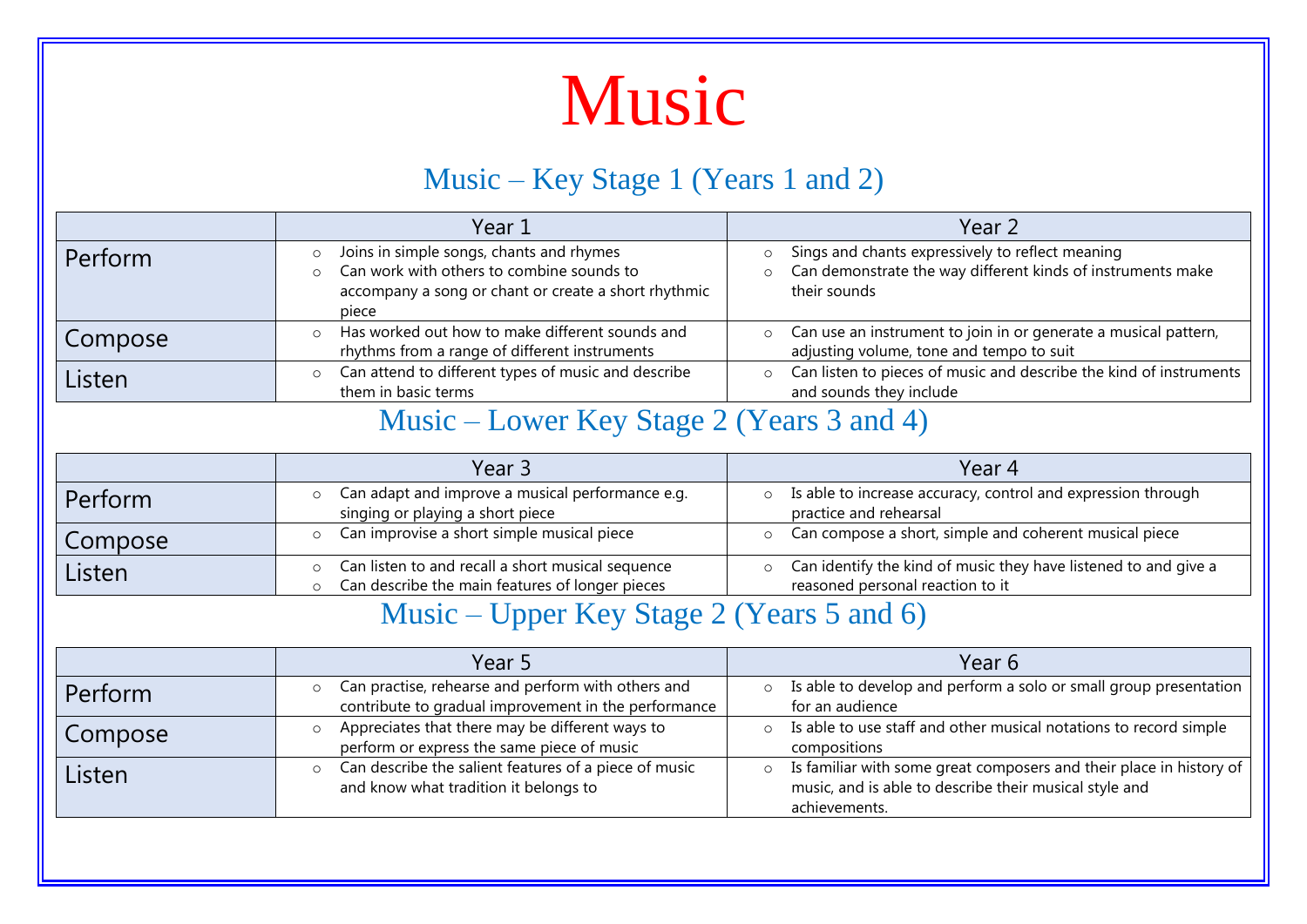## Physical Education

#### Physical Education – Key Stage 1 (Years 1 and 2)

|         | Year 1                                                                                                                                                                                                                                                                                                                                                                                                   | Year 2                                                                                                                                                                                                                                                                                                                                                                                                                                |
|---------|----------------------------------------------------------------------------------------------------------------------------------------------------------------------------------------------------------------------------------------------------------------------------------------------------------------------------------------------------------------------------------------------------------|---------------------------------------------------------------------------------------------------------------------------------------------------------------------------------------------------------------------------------------------------------------------------------------------------------------------------------------------------------------------------------------------------------------------------------------|
|         | Can run, jump, throw and catch well enough to join in<br>$\circ$<br>sports that use them<br>Can join in team games, playing by the rules and<br>$\circ$<br>supporting the team<br>Can join in a dance, responding to music or rhythm or<br>$\circ$<br>following a pattern<br>Physical Education – Lower Key Stage 2 (Years 3 and 4)                                                                      | Can balance, coordinate and exhibit agility well enough to<br>$\circ$<br>participate in exercises and sports that use them<br>Can participate in team games and understand one's own<br>$\circ$<br>particular role in defence or attack<br>Can create and perform a dance, joining together movements<br>$\Omega$<br>into a pattern                                                                                                   |
|         | Year 3                                                                                                                                                                                                                                                                                                                                                                                                   | Year 4                                                                                                                                                                                                                                                                                                                                                                                                                                |
| Perform | Can perform movements in isolation or in a<br>$\circ$<br>combination<br>Can work as a team player<br>$\circ$<br>Demonstrates effective attack skills<br>$\circ$<br>Performs dances with a range of movements<br>$\circ$<br>Has played one or two competitive sports<br>$\circ$<br>Has achieved a good basic swimming style<br>$\circ$                                                                    | Can demonstrate and develop flexibility and strength e.g. in<br>$\circ$<br>gymnastics<br>Is able to reflect on and improve performance<br>$\circ$<br>Demonstrates effective defensive skills<br>$\circ$<br>Has participated in two or three team sports<br>$\circ$<br>Can swim 100m confidently<br>$\circ$                                                                                                                            |
|         | Physical Education – Upper Key Stage 2 (Years 5 and 6)                                                                                                                                                                                                                                                                                                                                                   |                                                                                                                                                                                                                                                                                                                                                                                                                                       |
|         | Year 5                                                                                                                                                                                                                                                                                                                                                                                                   | Year 6                                                                                                                                                                                                                                                                                                                                                                                                                                |
| Perform | Can demonstrate and develop techniques for success<br>$\circ$<br>e.g. in athletics<br>Demonstrates stamina and resilience in the course of a<br>$\circ$<br>match or tournament<br>Can critique performance of self or team and suggest<br>$\circ$<br>ways to improve<br>Has participated in three or four competitive sports<br>$\circ$<br>Knows how to stay safe and self-help in the water<br>$\Omega$ | Can demonstrate and develop control and balance e.g. in<br>$\circ$<br>gymnastics<br>Demonstrates a sense of strategy in team sports to help secure<br>$\circ$<br>success<br>Can make a plan for self-improvement<br>$\circ$<br>Has succeeded in some elements of outdoor activity<br>$\circ$<br>Has participated in different sports - team, individual,<br>$\circ$<br>competitive, etc.<br>Can swim in a range of strokes<br>$\circ$ |